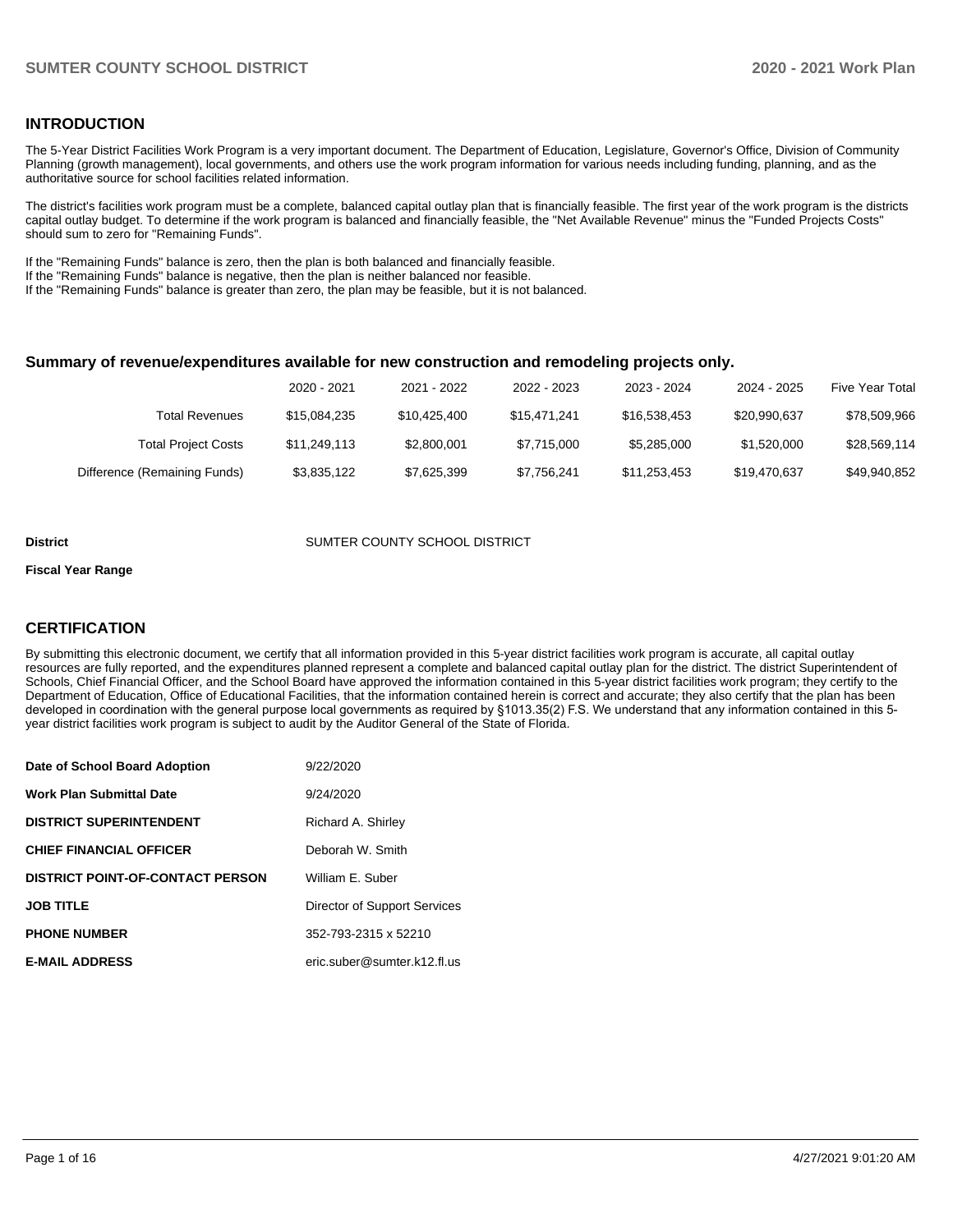# **Expenditures**

### **Expenditure for Maintenance, Repair and Renovation from 1.50-Mills and PECO**

Annually, prior to the adoption of the district school budget, each school board must prepare a tentative district facilities work program that includes a schedule of major repair and renovation projects necessary to maintain the educational and ancillary facilities of the district.

| Item                      |                                                                                                                                                                                                                                                                                                                                                                                                                          | $2020 - 2021$<br><b>Actual Budget</b> | 2021 - 2022<br>Projected | 2022 - 2023<br>Projected | 2023 - 2024<br>Projected | 2024 - 2025<br>Projected | Total       |
|---------------------------|--------------------------------------------------------------------------------------------------------------------------------------------------------------------------------------------------------------------------------------------------------------------------------------------------------------------------------------------------------------------------------------------------------------------------|---------------------------------------|--------------------------|--------------------------|--------------------------|--------------------------|-------------|
| <b>HVAC</b>               |                                                                                                                                                                                                                                                                                                                                                                                                                          | \$658,138                             | \$500,000                | \$500,000                | \$500,000                | \$500,000                | \$2,658,138 |
|                           | Locations: ADMINISTRATIVE COMPLEX, BUSHNELL ELEMENTARY, DISTRICT EXCEPTIONAL EDUCATIONAL CENTER, DISTRICT MAINTENANCE<br>COMPLEX, DISTRICT PROFESSIONAL DEVELOPMENT CENTER, LAKE PANASOFFKEE ELEMENTARY, NORTH TRANSPORTATION<br>AREA, SOUTH SUMTER MIDDLE, SOUTH SUMTER SENIOR HIGH, SOUTH TRANSPORTATION DEPARTMENT, SUMTER ADULT<br>EDUCATION CENTER, WEBSTER ELEMENTARY, WILDWOOD ELEMENTARY, WILDWOOD MIDDLE/HIGH   |                                       |                          |                          |                          |                          |             |
| Flooring                  |                                                                                                                                                                                                                                                                                                                                                                                                                          | \$437.843                             | \$425.000                | \$400.000                | \$425.000                | \$400,000                | \$2,087,843 |
| Locations:                | ADMINISTRATIVE COMPLEX, BUSHNELL ELEMENTARY, DISTRICT EXCEPTIONAL EDUCATIONAL CENTER, DISTRICT MAINTENANCE<br>COMPLEX, DISTRICT PROFESSIONAL DEVELOPMENT CENTER, LAKE PANASOFFKEE ELEMENTARY, NORTH TRANSPORTATION<br>AREA, SOUTH SUMTER MIDDLE, SOUTH SUMTER SENIOR HIGH, SOUTH TRANSPORTATION DEPARTMENT, SUMTER ADULT<br>EDUCATION CENTER, WEBSTER ELEMENTARY, WILDWOOD ELEMENTARY, WILDWOOD MIDDLE/HIGH              |                                       |                          |                          |                          |                          |             |
| Roofing                   |                                                                                                                                                                                                                                                                                                                                                                                                                          | \$1,000,000                           | \$350.000                | \$500,000                | \$400,000                | \$400,000                | \$2,650,000 |
| Locations:                | ADMINISTRATIVE COMPLEX, BUSHNELL ELEMENTARY, DISTRICT EXCEPTIONAL EDUCATIONAL CENTER, DISTRICT MAINTENANCE<br>COMPLEX, DISTRICT PROFESSIONAL DEVELOPMENT CENTER, LAKE PANASOFFKEE ELEMENTARY, NORTH TRANSPORTATION<br>AREA, SOUTH SUMTER MIDDLE, SOUTH SUMTER SENIOR HIGH, SOUTH TRANSPORTATION DEPARTMENT, SUMTER ADULT<br>EDUCATION CENTER, WEBSTER ELEMENTARY, WILDWOOD ELEMENTARY, WILDWOOD MIDDLE/HIGH              |                                       |                          |                          |                          |                          |             |
| Safety to Life            |                                                                                                                                                                                                                                                                                                                                                                                                                          | \$115.029                             | \$110,500                | \$110,500                | \$110.500                | \$110,000                | \$556,529   |
| Locations:                | ADMINISTRATIVE COMPLEX, BUSHNELL ELEMENTARY, DISTRICT EXCEPTIONAL EDUCATIONAL CENTER, DISTRICT MAINTENANCE<br>COMPLEX, DISTRICT PROFESSIONAL DEVELOPMENT CENTER, LAKE PANASOFFKEE ELEMENTARY, NORTH TRANSPORTATION<br>AREA, SOUTH SUMTER MIDDLE, SOUTH SUMTER SENIOR HIGH, SOUTH TRANSPORTATION DEPARTMENT, SUMTER ADULT<br>EDUCATION CENTER, WEBSTER ELEMENTARY, WILDWOOD ELEMENTARY, WILDWOOD MIDDLE/HIGH              |                                       |                          |                          |                          |                          |             |
| Fencing                   |                                                                                                                                                                                                                                                                                                                                                                                                                          | \$111,559                             | \$100,000                | \$100.000                | \$100.000                | \$50,000                 | \$461,559   |
| Locations:                | ADMINISTRATIVE COMPLEX, BUSHNELL ELEMENTARY, DISTRICT EXCEPTIONAL EDUCATIONAL CENTER, DISTRICT MAINTENANCE<br>COMPLEX, DISTRICT PROFESSIONAL DEVELOPMENT CENTER, LAKE PANASOFFKEE ELEMENTARY, NORTH TRANSPORTATION<br>AREA, SOUTH SUMTER MIDDLE, SOUTH SUMTER SENIOR HIGH, SOUTH TRANSPORTATION DEPARTMENT, SUMTER ADULT<br>EDUCATION CENTER, WEBSTER ELEMENTARY, WILDWOOD ELEMENTARY, WILDWOOD MIDDLE/HIGH              |                                       |                          |                          |                          |                          |             |
| Parking                   |                                                                                                                                                                                                                                                                                                                                                                                                                          | \$290,000                             | \$100,000                | \$100,000                | \$100,000                | \$100,000                | \$690,000   |
| Locations:                | BUSHNELL ELEMENTARY, SOUTH SUMTER SENIOR HIGH                                                                                                                                                                                                                                                                                                                                                                            |                                       |                          |                          |                          |                          |             |
| Electrical                |                                                                                                                                                                                                                                                                                                                                                                                                                          | \$250,000                             | \$200,000                | \$200,000                | \$200,000                | \$200,000                | \$1,050,000 |
|                           | Locations: ADMINISTRATIVE COMPLEX, BUSHNELL ELEMENTARY, DISTRICT EXCEPTIONAL EDUCATIONAL CENTER, DISTRICT MAINTENANCE<br>COMPLEX, DISTRICT PROFESSIONAL DEVELOPMENT CENTER, LAKE PANASOFFKEE ELEMENTARY, NORTH TRANSPORTATION<br>AREA, SOUTH SUMTER MIDDLE, SOUTH SUMTER SENIOR HIGH, SOUTH TRANSPORTATION DEPARTMENT, SUMTER ADULT<br>EDUCATION CENTER, WEBSTER ELEMENTARY, WILDWOOD ELEMENTARY, WILDWOOD MIDDLE/HIGH   |                                       |                          |                          |                          |                          |             |
| Fire Alarm                |                                                                                                                                                                                                                                                                                                                                                                                                                          | \$408,500                             | \$150,000                | \$100,000                | \$150,000                | \$100,000                | \$908,500   |
|                           | Locations:   ADMINISTRATIVE COMPLEX, BUSHNELL ELEMENTARY, DISTRICT EXCEPTIONAL EDUCATIONAL CENTER, DISTRICT MAINTENANCE<br>COMPLEX, DISTRICT PROFESSIONAL DEVELOPMENT CENTER, LAKE PANASOFFKEE ELEMENTARY, NORTH TRANSPORTATION<br>AREA, SOUTH SUMTER MIDDLE, SOUTH SUMTER SENIOR HIGH, SOUTH TRANSPORTATION DEPARTMENT, SUMTER ADULT<br>EDUCATION CENTER, WEBSTER ELEMENTARY, WILDWOOD ELEMENTARY, WILDWOOD MIDDLE/HIGH |                                       |                          |                          |                          |                          |             |
| Telephone/Intercom System |                                                                                                                                                                                                                                                                                                                                                                                                                          | \$143,679                             | \$100,000                | \$100,000                | \$100,000                | \$100,000                | \$543,679   |
|                           | Locations: ADMINISTRATIVE COMPLEX, BUSHNELL ELEMENTARY, DISTRICT EXCEPTIONAL EDUCATIONAL CENTER, DISTRICT MAINTENANCE<br>COMPLEX, DISTRICT PROFESSIONAL DEVELOPMENT CENTER, LAKE PANASOFFKEE ELEMENTARY, NORTH TRANSPORTATION<br>AREA, SOUTH SUMTER MIDDLE, SOUTH SUMTER SENIOR HIGH, SOUTH TRANSPORTATION DEPARTMENT, SUMTER ADULT<br>EDUCATION CENTER, WEBSTER ELEMENTARY, WILDWOOD ELEMENTARY, WILDWOOD MIDDLE/HIGH   |                                       |                          |                          |                          |                          |             |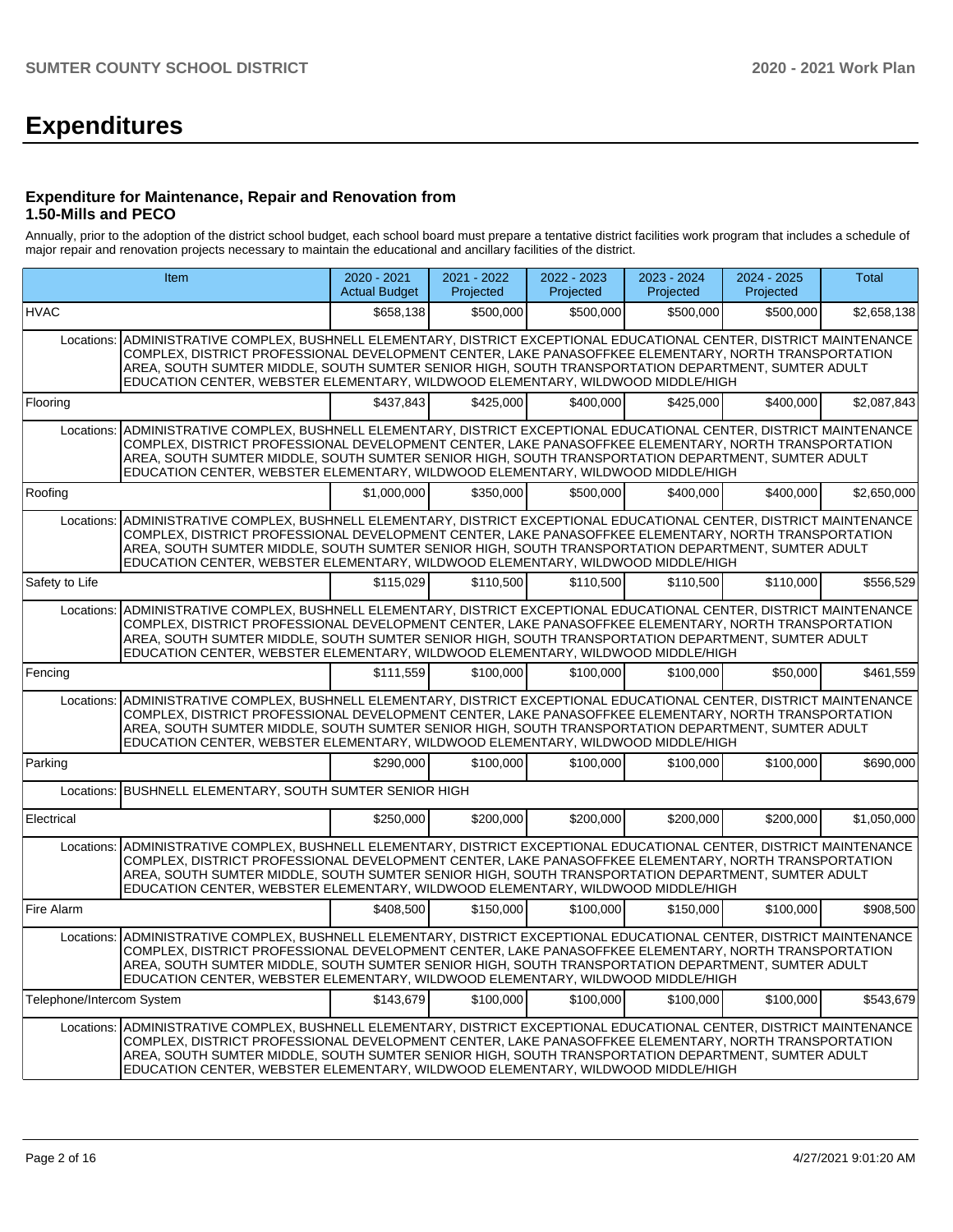| Closed Circuit Television                                                                                                                                                                                                                                                                                                                                                                                               |                                                                                                                                                                                                                                                                                                                                                                                                                         | \$0         | \$0         | \$0         | \$0         | \$0         | <b>\$01</b>  |  |  |  |  |  |
|-------------------------------------------------------------------------------------------------------------------------------------------------------------------------------------------------------------------------------------------------------------------------------------------------------------------------------------------------------------------------------------------------------------------------|-------------------------------------------------------------------------------------------------------------------------------------------------------------------------------------------------------------------------------------------------------------------------------------------------------------------------------------------------------------------------------------------------------------------------|-------------|-------------|-------------|-------------|-------------|--------------|--|--|--|--|--|
|                                                                                                                                                                                                                                                                                                                                                                                                                         | Locations: No Locations for this expenditure.                                                                                                                                                                                                                                                                                                                                                                           |             |             |             |             |             |              |  |  |  |  |  |
| Paint                                                                                                                                                                                                                                                                                                                                                                                                                   |                                                                                                                                                                                                                                                                                                                                                                                                                         | \$400,000   | \$400,000   | \$400,000   | \$400.000   | \$400,000   | \$2,000,000  |  |  |  |  |  |
|                                                                                                                                                                                                                                                                                                                                                                                                                         | Locations: ADMINISTRATIVE COMPLEX, BUSHNELL ELEMENTARY, DISTRICT EXCEPTIONAL EDUCATIONAL CENTER, DISTRICT MAINTENANCE<br>COMPLEX, DISTRICT PROFESSIONAL DEVELOPMENT CENTER, LAKE PANASOFFKEE ELEMENTARY, NORTH TRANSPORTATION<br>AREA, SOUTH SUMTER MIDDLE, SOUTH SUMTER SENIOR HIGH, SOUTH TRANSPORTATION DEPARTMENT, SUMTER ADULT<br>IEDUCATION CENTER. WEBSTER ELEMENTARY. WILDWOOD ELEMENTARY. WILDWOOD MIDDLE/HIGH |             |             |             |             |             |              |  |  |  |  |  |
| Maintenance/Repair                                                                                                                                                                                                                                                                                                                                                                                                      |                                                                                                                                                                                                                                                                                                                                                                                                                         | \$1,303,000 | \$1,000,000 | \$1,000,000 | \$1,000,000 | \$1,000,000 | \$5,303,000  |  |  |  |  |  |
| Locations:  ADMINISTRATIVE COMPLEX, BUSHNELL ELEMENTARY, DISTRICT EXCEPTIONAL EDUCATIONAL CENTER, DISTRICT MAINTENANCE<br>COMPLEX. DISTRICT PROFESSIONAL DEVELOPMENT CENTER. LAKE PANASOFFKEE ELEMENTARY. NORTH TRANSPORTATION<br>AREA, SOUTH SUMTER MIDDLE, SOUTH SUMTER SENIOR HIGH, SOUTH TRANSPORTATION DEPARTMENT, SUMTER ADULT<br>EDUCATION CENTER, WEBSTER ELEMENTARY, WILDWOOD ELEMENTARY, WILDWOOD MIDDLE/HIGH |                                                                                                                                                                                                                                                                                                                                                                                                                         |             |             |             |             |             |              |  |  |  |  |  |
|                                                                                                                                                                                                                                                                                                                                                                                                                         | Sub Total:                                                                                                                                                                                                                                                                                                                                                                                                              | \$5,117,748 | \$3,435,500 | \$3,510,500 | \$3,485,500 | \$3,360,000 | \$18,909,248 |  |  |  |  |  |

| <b>IPECO Maintenance Expenditures</b> | \$0         | ሖጣ<br>Ψ∪    | \$0         | \$0         | \$0         | \$0          |
|---------------------------------------|-------------|-------------|-------------|-------------|-------------|--------------|
| 1.50 Mill Sub Total: I                | \$6,423,364 | \$4,345,500 | \$4,360,500 | \$4,365,500 | \$4,480,000 | \$23,974,864 |

|                                      | Other Items                                                                                                                                                                                                                                                                                                                                                                                                           | $2020 - 2021$<br><b>Actual Budget</b> | $2021 - 2022$<br>Projected | 2022 - 2023<br>Projected | $2023 - 2024$<br>Projected | $2024 - 2025$<br>Projected | <b>Total</b> |
|--------------------------------------|-----------------------------------------------------------------------------------------------------------------------------------------------------------------------------------------------------------------------------------------------------------------------------------------------------------------------------------------------------------------------------------------------------------------------|---------------------------------------|----------------------------|--------------------------|----------------------------|----------------------------|--------------|
| COVID (00019)                        |                                                                                                                                                                                                                                                                                                                                                                                                                       | \$266,000                             | \$0                        | \$0                      | \$0                        | \$0                        | \$266,000    |
|                                      | Locations ADMINISTRATIVE COMPLEX, BUSHNELL ELEMENTARY, DISTRICT EXCEPTIONAL EDUCATIONAL CENTER, DISTRICT<br>MAINTENANCE COMPLEX, DISTRICT PROFESSIONAL DEVELOPMENT CENTER, LAKE PANASOFFKEE ELEMENTARY, NORTH<br>TRANSPORTATION AREA, SOUTH SUMTER MIDDLE, SOUTH SUMTER SENIOR HIGH, SOUTH TRANSPORTATION DEPARTMENT,<br>SUMTER ADULT EDUCATION CENTER, WEBSTER ELEMENTARY, WILDWOOD ELEMENTARY, WILDWOOD MIDDLE/HIGH |                                       |                            |                          |                            |                            |              |
| Safety/Security of Buildings (03172) |                                                                                                                                                                                                                                                                                                                                                                                                                       | \$40.551                              | \$50,000                   | \$50,000                 | \$50,000                   | \$50,000                   | \$240,551    |
|                                      | Locations BUSHNELL ELEMENTARY, LAKE PANASOFFKEE ELEMENTARY, SOUTH SUMTER MIDDLE, SOUTH SUMTER SENIOR HIGH,<br>WEBSTER ELEMENTARY, WILDWOOD ELEMENTARY, WILDWOOD MIDDLE/HIGH                                                                                                                                                                                                                                           |                                       |                            |                          |                            |                            |              |
| School Based Maintenance (603)       |                                                                                                                                                                                                                                                                                                                                                                                                                       | \$56,000                              | \$70,000                   | \$60,000                 | \$70,000                   | \$60,000                   | \$316,000    |
|                                      | Locations ADMINISTRATIVE COMPLEX, BUSHNELL ELEMENTARY, DISTRICT EXCEPTIONAL EDUCATIONAL CENTER, DISTRICT<br>MAINTENANCE COMPLEX, DISTRICT PROFESSIONAL DEVELOPMENT CENTER, LAKE PANASOFFKEE ELEMENTARY, NORTH<br>TRANSPORTATION AREA, SOUTH SUMTER MIDDLE, SOUTH SUMTER SENIOR HIGH, SOUTH TRANSPORTATION DEPARTMENT,<br>SUMTER ADULT EDUCATION CENTER, WEBSTER ELEMENTARY, WILDWOOD ELEMENTARY, WILDWOOD MIDDLE/HIGH |                                       |                            |                          |                            |                            |              |
| Security Systems (8175)              |                                                                                                                                                                                                                                                                                                                                                                                                                       | \$123.208                             | \$130,000                  | \$130,000                | \$130,000                  | \$130,000                  | \$643,208    |
|                                      | Locations ADMINISTRATIVE COMPLEX, BUSHNELL ELEMENTARY, DISTRICT EXCEPTIONAL EDUCATIONAL CENTER, DISTRICT<br>MAINTENANCE COMPLEX, DISTRICT PROFESSIONAL DEVELOPMENT CENTER, LAKE PANASOFFKEE ELEMENTARY, NORTH<br>TRANSPORTATION AREA, SOUTH SUMTER MIDDLE, SOUTH SUMTER SENIOR HIGH, SOUTH TRANSPORTATION DEPARTMENT,<br>SUMTER ADULT EDUCATION CENTER, WEBSTER ELEMENTARY, WILDWOOD ELEMENTARY, WILDWOOD MIDDLE/HIGH |                                       |                            |                          |                            |                            |              |
| Safe Schools (3179)                  |                                                                                                                                                                                                                                                                                                                                                                                                                       | \$619.102                             | \$500,000                  | \$500,000                | \$500,000                  | \$500,000                  | \$2,619,102  |
|                                      | Locations ADMINISTRATIVE COMPLEX, BUSHNELL ELEMENTARY, DISTRICT EXCEPTIONAL EDUCATIONAL CENTER, DISTRICT<br>MAINTENANCE COMPLEX, DISTRICT PROFESSIONAL DEVELOPMENT CENTER, LAKE PANASOFFKEE ELEMENTARY, NORTH<br>TRANSPORTATION AREA, SOUTH SUMTER MIDDLE, SOUTH SUMTER SENIOR HIGH, SOUTH TRANSPORTATION DEPARTMENT,<br>SUMTER ADULT EDUCATION CENTER, WEBSTER ELEMENTARY, WILDWOOD ELEMENTARY, WILDWOOD MIDDLE/HIGH |                                       |                            |                          |                            |                            |              |
| Covered Walkways (936)               |                                                                                                                                                                                                                                                                                                                                                                                                                       | \$100,000                             | \$30,000                   | \$30,000                 | \$30,000                   | \$300,000                  | \$490,000    |
|                                      | Locations ADMINISTRATIVE COMPLEX, BUSHNELL ELEMENTARY, DISTRICT EXCEPTIONAL EDUCATIONAL CENTER, DISTRICT<br>MAINTENANCE COMPLEX, DISTRICT PROFESSIONAL DEVELOPMENT CENTER, LAKE PANASOFFKEE ELEMENTARY, NORTH<br>TRANSPORTATION AREA, SOUTH SUMTER MIDDLE, SOUTH SUMTER SENIOR HIGH, SOUTH TRANSPORTATION DEPARTMENT,<br>SUMTER ADULT EDUCATION CENTER, WEBSTER ELEMENTARY, WILDWOOD ELEMENTARY, WILDWOOD MIDDLE/HIGH |                                       |                            |                          |                            |                            |              |
| Gym Floors (943)                     |                                                                                                                                                                                                                                                                                                                                                                                                                       | \$42,830                              | \$50,000                   | \$50,000                 | \$50,000                   | \$50,000                   | \$242,830    |
|                                      | Locations DISTRICT EXCEPTIONAL EDUCATIONAL CENTER, SOUTH SUMTER MIDDLE, SOUTH SUMTER SENIOR HIGH, WILDWOOD<br>MIDDLE/HIGH                                                                                                                                                                                                                                                                                             |                                       |                            |                          |                            |                            |              |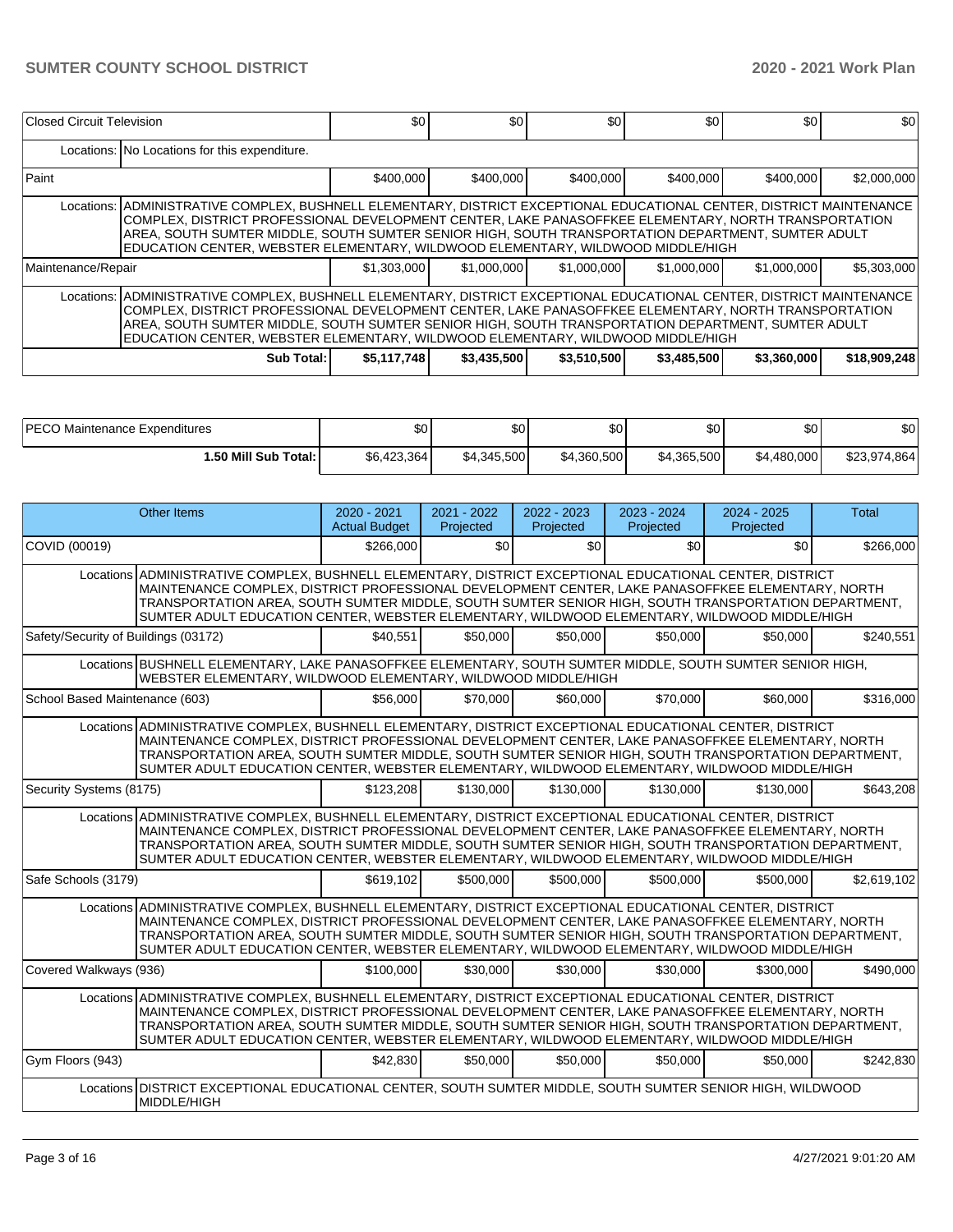| ADA Corrections (968) |                                                                                                                                                                                                                                                                                                                                                                                                                          | \$57.925     | \$80,000    | \$30,000    | \$50,000    | \$30,000    | \$247.925    |
|-----------------------|--------------------------------------------------------------------------------------------------------------------------------------------------------------------------------------------------------------------------------------------------------------------------------------------------------------------------------------------------------------------------------------------------------------------------|--------------|-------------|-------------|-------------|-------------|--------------|
|                       | Locations ADMINISTRATIVE COMPLEX, BUSHNELL ELEMENTARY, DISTRICT EXCEPTIONAL EDUCATIONAL CENTER, DISTRICT<br>MAINTENANCE COMPLEX, DISTRICT PROFESSIONAL DEVELOPMENT CENTER, LAKE PANASOFFKEE ELEMENTARY, NORTH<br>, TRANSPORTATION AREA, SOUTH SUMTER MIDDLE, SOUTH SUMTER SENIOR HIGH, SOUTH TRANSPORTATION DEPARTMENT <br>ISUMTER ADULT EDUCATION CENTER. WEBSTER ELEMENTARY. WILDWOOD ELEMENTARY. WILDWOOD MIDDLE/HIGH |              |             |             |             |             |              |
|                       | Total: I                                                                                                                                                                                                                                                                                                                                                                                                                 | \$6,423,364] | \$4.345.500 | \$4.360.500 | \$4,365,500 | \$4,480,000 | \$23,974,864 |

# **Local 1.50 Mill Expenditure For Maintenance, Repair and Renovation**

Anticipated expenditures expected from local funding sources over the years covered by the current work plan.

| Item                                                         | 2020 - 2021<br><b>Actual Budget</b> | 2021 - 2022<br>Projected | 2022 - 2023<br>Projected | 2023 - 2024<br>Projected | 2024 - 2025<br>Projected | <b>Total</b> |
|--------------------------------------------------------------|-------------------------------------|--------------------------|--------------------------|--------------------------|--------------------------|--------------|
| Remaining Maint and Repair from 1.5 Mills                    | \$6,423,364                         | \$4,345,500              | \$4,360,500              | \$4,365,500              | \$4,480,000              | \$23,974,864 |
| Maintenance/Repair Salaries                                  | \$1,341,700                         | \$1,400,000              | \$1,442,000              | \$1,485,260              | \$1,599,850              | \$7,268,810  |
| <b>School Bus Purchases</b>                                  | \$650,000                           | \$600,000                | \$600,000                | \$650,000                | \$650,000                | \$3,150,000  |
| <b>Other Vehicle Purchases</b>                               | \$178,808                           | \$100,000                | \$100,000                | \$100,000                | \$200,000                | \$678,808    |
| Capital Outlay Equipment                                     | \$5,000                             | \$50,000                 | \$50,000                 | \$50,000                 | \$25,000                 | \$180,000    |
| Rent/Lease Payments                                          | \$0                                 | \$0                      | \$0                      | \$0                      | \$0                      | \$0          |
| <b>COP Debt Service</b>                                      | \$2,114,965                         | \$2,114,575              | \$2,116,270              | \$2,117,039              | \$2,118,848              | \$10,581,697 |
| Rent/Lease Relocatables                                      | \$672,000                           | \$180,000                | \$180,000                | \$180,000                | \$680,000                | \$1,892,000  |
| <b>Environmental Problems</b>                                | \$0                                 | \$0                      | \$0                      | \$0                      | \$0                      | \$0          |
| s.1011.14 Debt Service                                       | \$0                                 | \$0                      | \$0                      | \$0                      | \$0                      | \$0          |
| <b>Special Facilities Construction Account</b>               | \$0                                 | \$0                      | \$0                      | \$0                      | \$0                      | \$0          |
| Premiums for Property Casualty Insurance - 1011.71<br>(4a,b) | \$450,000                           | \$472,500                | \$496,125                | \$520,931                | \$547,000                | \$2,486,556  |
| Qualified School Construction Bonds (QSCB)                   | \$0                                 | \$0                      | \$0                      | \$0                      | \$0                      | \$0          |
| Qualified Zone Academy Bonds (QZAB)                          | \$0                                 | \$0                      | \$0                      | \$0                      | \$0                      | \$0          |
| Charter School lease (3080/03090)                            | \$5,756,091                         | \$5,956,000              | \$6,056,000              | \$6,156,000              | \$6,280,000              | \$30,204,091 |
| Track Resurfacing (81450)                                    | \$100,000                           | \$50,000                 | \$50,000                 | \$50,000                 | \$50,000                 | \$300,000    |
| Technology Initiative (9780)                                 | \$296,000                           | \$300,000                | \$300,000                | \$300,000                | \$300,000                | \$1,496,000  |
| Enterprise Software (9080)                                   | \$600,000                           | \$600,000                | \$600,000                | \$600,000                | \$700,000                | \$3,100,000  |
| School Furniture (9710)                                      | \$65,000                            | \$65,000                 | \$65,000                 | \$65,000                 | \$65,000                 | \$325,000    |
| Technology Equipment (9700)                                  | \$100,536                           | \$110,000                | \$110,000                | \$110,000                | \$160,000                | \$590,536    |
| District Wide Renovations (89870)                            | \$75,000                            | \$100,000                | \$100,000                | \$400,000                | \$100,000                | \$775,000    |
| District wide sewer connections (81690)                      | \$10,000                            | \$10,000                 | \$10,000                 | \$10,000                 | \$10,000                 | \$50,000     |
| Master Planning (81240)                                      | \$50,000                            | \$75,000                 | \$75,000                 | \$50,000                 | \$175,000                | \$425,000    |
| Paving (84000)                                               | \$20,000                            | \$100,000                | \$100,000                | \$100,000                | \$150,000                | \$470,000    |
| Land (81550)                                                 | \$10,000                            | \$10,000                 | \$10,000                 | \$10,000                 | \$10,000                 | \$50,000     |
| Charter Schools Capital Outlay (20010)                       | \$1,775,207                         | \$1,775,207              | \$1,775,207              | \$1,775,207              | \$1,775,207              | \$8,876,035  |
| Copier Leases (9860)                                         | \$163,000                           | \$200,000                | \$200,000                | \$200,000                | \$200,000                | \$963,000    |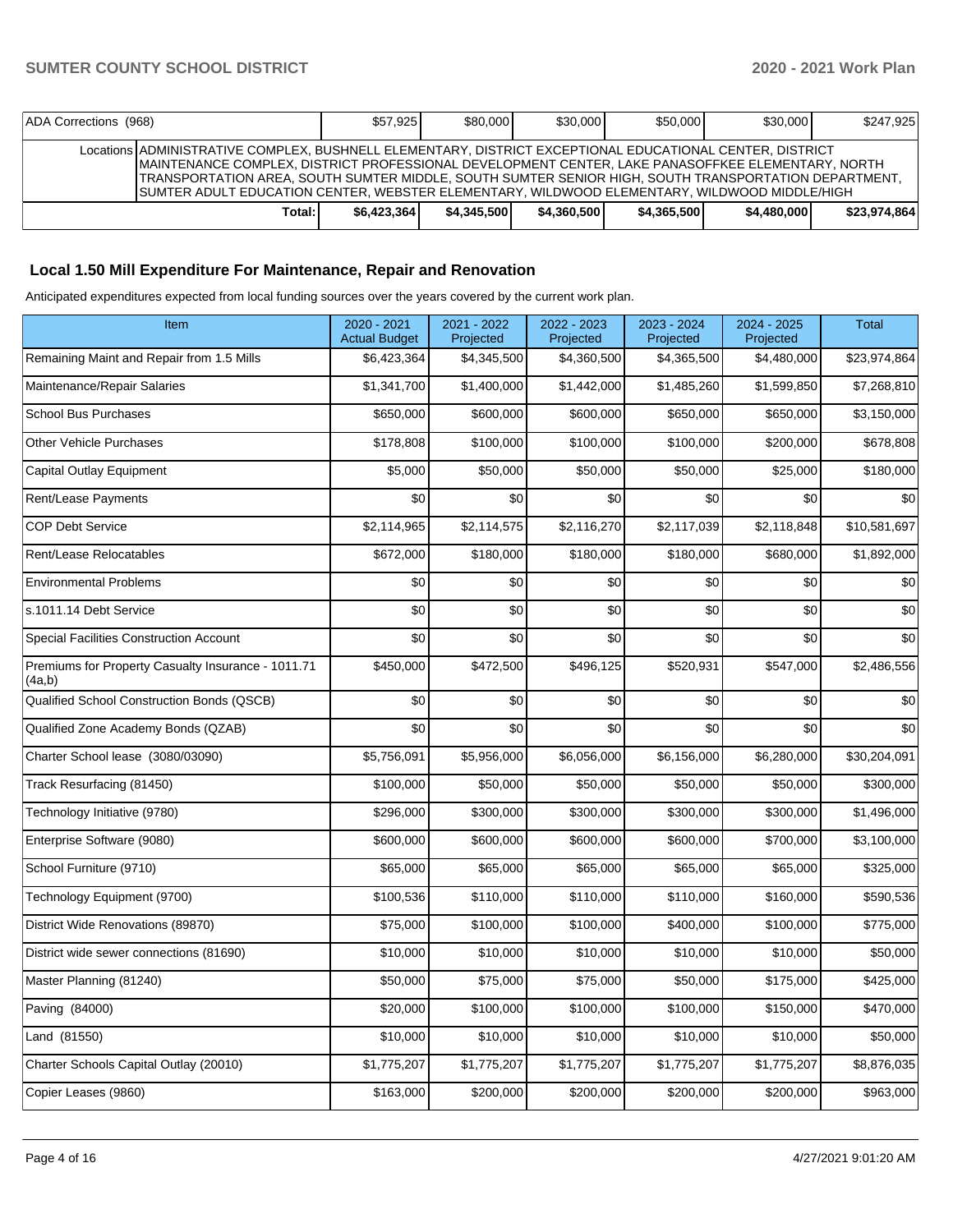| <b>Local Expenditure Totals:</b> | \$21,691,671 | \$19,256,782 | \$19,439,102 | \$19,944,937 | \$21,245,905 | \$101,578,397 |
|----------------------------------|--------------|--------------|--------------|--------------|--------------|---------------|
| Custodial Equipment (9740)       | \$30,000     | \$30,000     | \$30,000     | \$30,000     | \$30,000     | \$150,000     |
| Playground Equipment (9320)      | \$15,000     | \$50,000     | \$50,000     | \$50,000     | \$50,000     | \$215,000     |
| Equipment (9720)                 | \$200,000    | \$200,000    | \$200,000    | \$200,000    | \$200,000    | \$1,000,000   |
| 1 to 1 Initiative (9770)         | \$540,000    | \$300,000    | \$300,000    | \$300,000    | \$600,000    | \$2,040,000   |
| District Wide Labors (9040)      | \$50,000     | \$63,000     | \$63,000     | \$70,000     | \$90,000     | \$336,000     |

# **Revenue**

### **1.50 Mill Revenue Source**

Schedule of Estimated Capital Outlay Revenue from each currently approved source which is estimated to be available for expenditures on the projects included in the tentative district facilities work program. All amounts are NET after considering carryover balances, interest earned, new COP's, 1011.14 and 1011.15 loans, etc. Districts cannot use 1.5-Mill funds for salaries except for those explicitly associated with maintenance/repair projects. (1011.71 (5), F.S.)

| Item                                                                                | Fund | $2020 - 2021$<br><b>Actual Value</b> | $2021 - 2022$<br>Projected | $2022 - 2023$<br>Projected | $2023 - 2024$<br>Projected | $2024 - 2025$<br>Projected | Total            |
|-------------------------------------------------------------------------------------|------|--------------------------------------|----------------------------|----------------------------|----------------------------|----------------------------|------------------|
| (1) Non-exempt property<br>lassessed valuation                                      |      | \$15,359,887,156                     | \$16,364,417,948           | \$17,362,948,740           | \$18,364,479,532           | \$19,931,104,861           | \$87,382,838,237 |
| $(2)$ The Millage projected for<br>discretionary capital outlay per<br>ls.1011.71   |      | 1.50                                 | 1.50                       | 1.50                       | 1.50                       | 1.50                       |                  |
| $(3)$ Full value of the 1.50-Mill<br>discretionary capital outlay per<br>ls.1011.71 |      | \$25,804,610                         | \$27,492,222               | \$29,169,754               | \$30,852,326               | \$33,484,256               | \$146,803,168    |
| $(4)$ Value of the portion of the 1.50<br>-Mill ACTUALLY levied                     | 370  | \$22,118,238                         | \$23,564,762               | \$25,002,646               | \$26,444,851               | \$28,700,791               | \$125,831,288    |
| $(5)$ Difference of lines (3) and (4)                                               |      | \$3,686,372                          | \$3,927,460                | \$4,167,108                | \$4,407,475                | \$4,783,465                | \$20,971,880     |

# **PECO Revenue Source**

The figure in the row designated "PECO Maintenance" will be subtracted from funds available for new construction because PECO maintenance dollars cannot be used for new construction.

| <b>Item</b>                          | Fund         | 2020 - 2021<br><b>Actual Budget</b> | 2021 - 2022<br>Projected | 2022 - 2023<br>Projected | 2023 - 2024<br>Projected | 2024 - 2025<br>Projected | Total |
|--------------------------------------|--------------|-------------------------------------|--------------------------|--------------------------|--------------------------|--------------------------|-------|
| <b>PECO New Construction</b>         | 340 <b>I</b> | \$0                                 | \$0                      | \$0                      | \$0l                     | \$0                      | \$0   |
| <b>PECO Maintenance Expenditures</b> |              | \$0                                 | \$0                      | \$0                      | ا 30                     | \$0                      | \$0   |
|                                      |              | \$0                                 | \$0                      | \$0                      | \$0                      | \$0                      | \$0   |

# **CO & DS Revenue Source**

Revenue from Capital Outlay and Debt Service funds.

| Item                                      | Fund  | 2020 - 2021<br><b>Actual Budget</b> | 2021 - 2022<br>Projected | 2022 - 2023<br>Projected | 2023 - 2024<br>Projected | $2024 - 2025$<br>Projected | Total       |
|-------------------------------------------|-------|-------------------------------------|--------------------------|--------------------------|--------------------------|----------------------------|-------------|
| ICO & DS Cash Flow-through<br>Distributed | 360 l | \$310,095                           | \$310,095                | \$310,095                | \$310.095                | \$310,095                  | \$1.550.475 |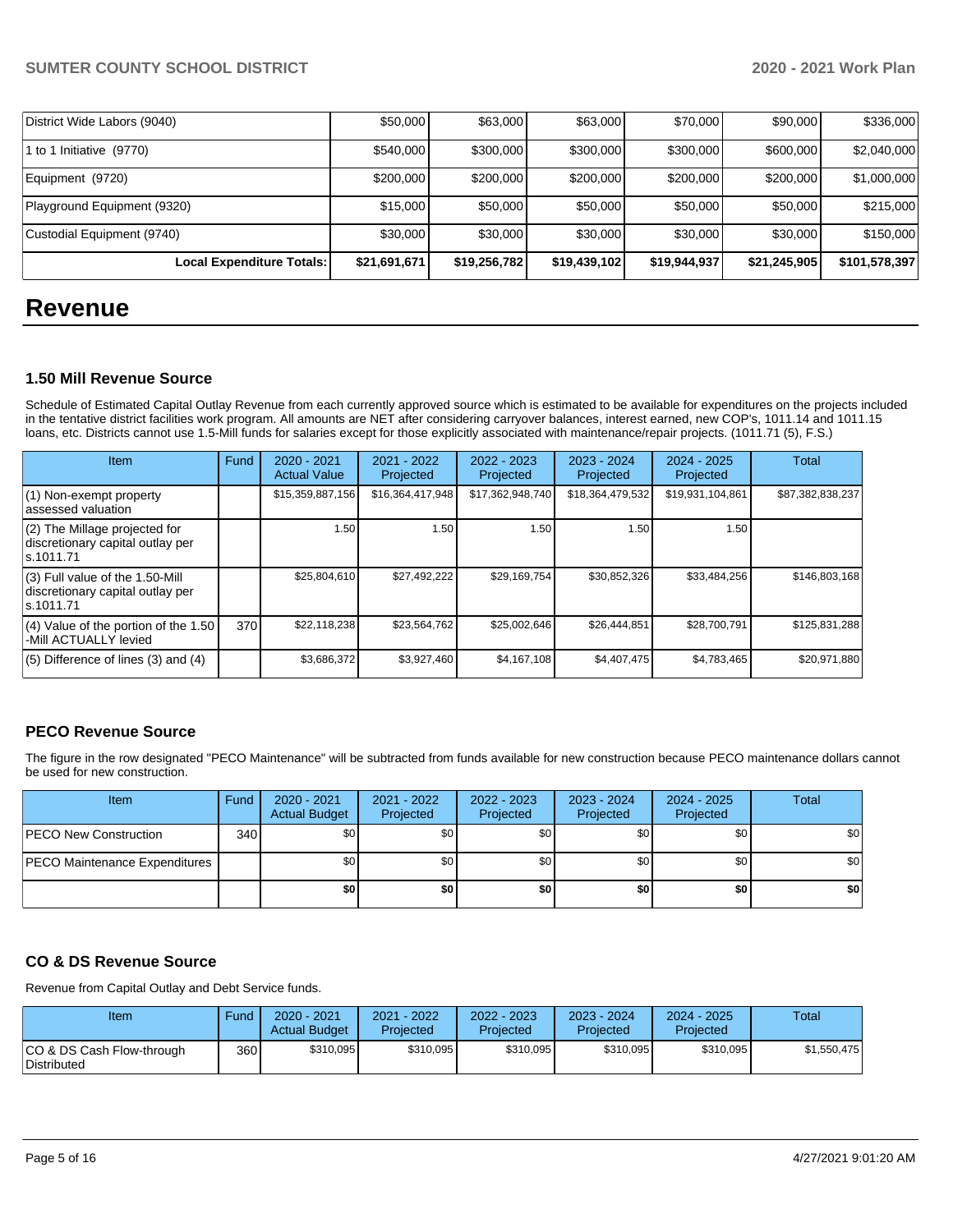No

| ICO & DS Interest on<br>Undistributed CO | 360 | \$8,996   | \$8,996   | \$8,996   | \$8,996   | \$8,996   | \$44,980    |
|------------------------------------------|-----|-----------|-----------|-----------|-----------|-----------|-------------|
|                                          |     | \$319.091 | \$319,091 | \$319,091 | \$319,091 | \$319,091 | \$1.595.455 |

### **Fair Share Revenue Source**

Nothing reported for this section. All legally binding commitments for proportionate fair-share mitigation for impacts on public school facilities must be included in the 5-year district work program.

#### **Sales Surtax Referendum**

Specific information about any referendum for a 1-cent or ½-cent surtax referendum during the previous year.

**Did the school district hold a surtax referendum during the past fiscal year 2019 - 2020?**

## **Additional Revenue Source**

Any additional revenue sources

| Item                                                                                                   | 2020 - 2021<br><b>Actual Value</b> | 2021 - 2022<br>Projected | $2022 - 2023$<br>Projected | 2023 - 2024<br>Projected | 2024 - 2025<br>Projected | <b>Total</b> |
|--------------------------------------------------------------------------------------------------------|------------------------------------|--------------------------|----------------------------|--------------------------|--------------------------|--------------|
| Proceeds from a s.1011.14/15 F.S. Loans                                                                | \$0                                | \$0                      | \$0                        | \$0                      | \$0                      | \$0          |
| District Bonds - Voted local bond<br>referendum proceeds per s.9, Art VII<br><b>State Constitution</b> | \$0                                | \$0                      | \$0                        | \$0                      | \$0                      | \$0          |
| Proceeds from Special Act Bonds                                                                        | \$0                                | \$0                      | \$0                        | \$0                      | \$0                      | \$0          |
| Estimated Revenue from CO & DS Bond<br>Sale                                                            | \$0                                | \$0                      | \$0                        | \$0                      | \$0                      | \$0          |
| Proceeds from Voted Capital<br>Improvements millage                                                    | \$0                                | \$0                      | \$0                        | \$0                      | \$0                      | \$0          |
| Other Revenue for Other Capital Projects                                                               | \$1,775,207                        | \$1,775,207              | \$1,775,207                | \$1,775,207              | \$1,775,207              | \$8,876,035  |
| Proceeds from 1/2 cent sales surtax<br>authorized by school board                                      | \$0                                | \$0                      | \$0                        | \$0                      | \$0                      | \$0          |
| Proceeds from local governmental<br>infrastructure sales surtax                                        | \$0                                | \$0                      | \$0                        | \$0                      | \$0                      | \$0          |
| Proceeds from Certificates of<br>Participation (COP's) Sale                                            | \$0                                | \$0                      | \$0                        | \$0                      | \$0                      | \$0          |
| Classrooms First Bond proceeds amount<br>authorized in FY 1997-98                                      | \$0                                | \$0                      | \$0                        | \$0                      | \$0                      | \$0          |
| <b>Classrooms for Kids</b>                                                                             | \$0                                | \$0                      | \$0                        | \$0                      | \$0                      | \$0          |
| <b>District Equity Recognition</b>                                                                     | \$0                                | \$0                      | \$0                        | \$0                      | \$0                      | \$0          |
| <b>Federal Grants</b>                                                                                  | \$0                                | \$0                      | \$0                        | \$0                      | \$0                      | \$0          |
| Proportionate share mitigation (actual<br>cash revenue only, not in kind donations)                    | \$0                                | \$0                      | \$0                        | \$0                      | \$0                      | \$0          |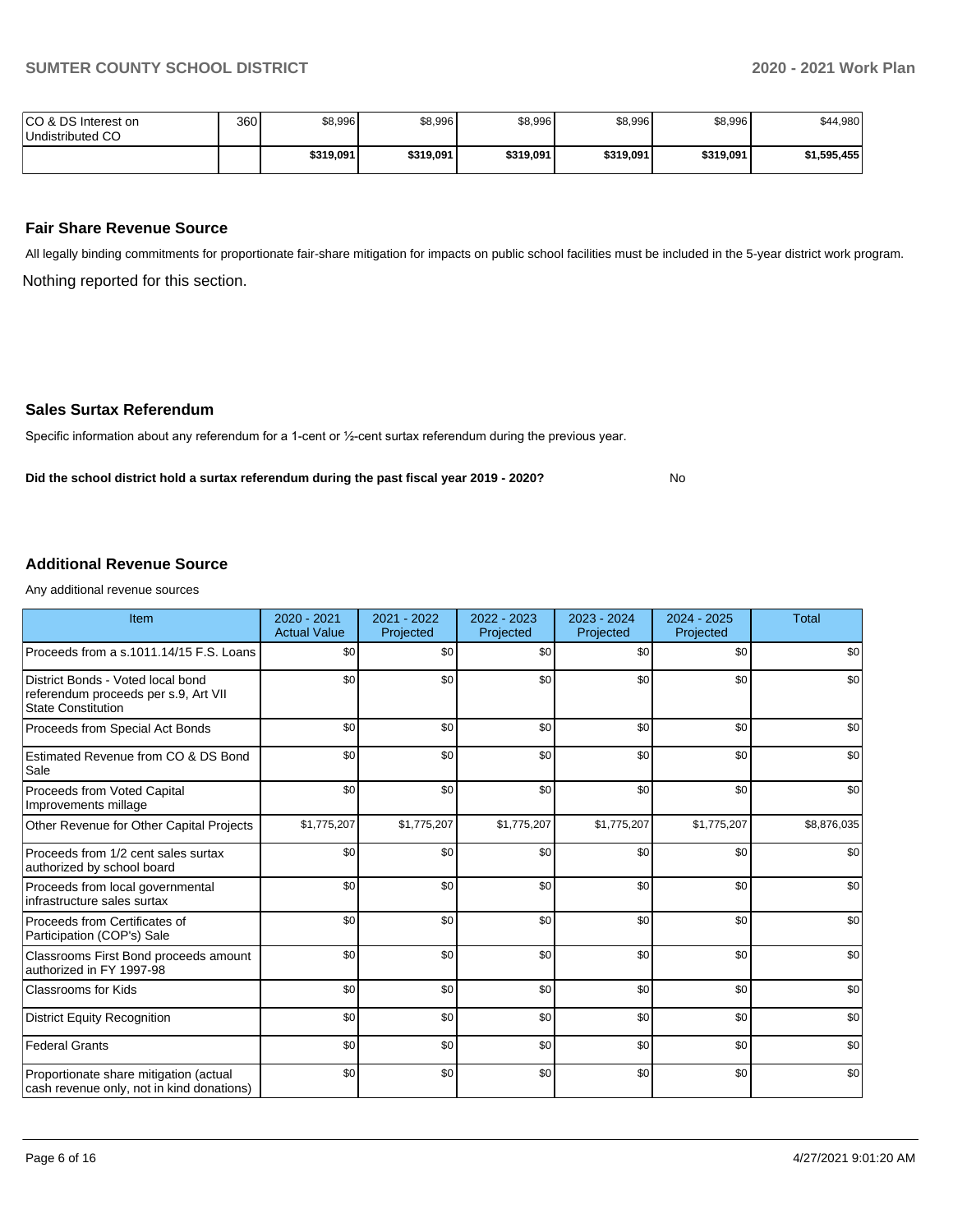# **SUMTER COUNTY SCHOOL DISTRICT 2020 - 2021 Work Plan**

| Impact fees received                                                                                                      | \$0          | \$0         | \$0         | \$0         | \$0          | \$0          |
|---------------------------------------------------------------------------------------------------------------------------|--------------|-------------|-------------|-------------|--------------|--------------|
| Private donations                                                                                                         | \$0          | \$0         | \$0         | \$0         | \$0          | \$0          |
| Grants from local governments or not-for-<br>profit organizations                                                         | \$0          | \$0         | \$0         | \$0         | \$0          | \$0          |
| Interest, Including Profit On Investment                                                                                  | \$0          | \$0         | \$0         | \$0         | \$0          | \$0          |
| Revenue from Bonds pledging proceeds<br>from 1 cent or 1/2 cent Sales Surtax                                              | \$0          | \$0         | \$0         | \$0         | \$0          | \$0          |
| <b>Total Fund Balance Carried Forward</b>                                                                                 | \$11,934,819 | \$3,835,122 | \$7,625,399 | \$7,756,241 | \$11,253,453 | \$42,405,034 |
| General Capital Outlay Obligated Fund<br><b>Balance Carried Forward From Total</b><br><b>Fund Balance Carried Forward</b> | \$0          | \$0         | \$0         | \$0         | \$0          | \$0          |
| <b>Special Facilities Construction Account</b>                                                                            | \$0          | \$0         | \$0         | \$0         | \$0          | \$0          |
| One Cent - 1/2 Cent Sales Surtax Debt<br>Service From Total Fund Balance Carried<br>Forward                               | \$0          | \$0         | \$0         | \$0         | \$0          | \$0          |
| Capital Outlay Projects Funds Balance<br>Carried Forward From Total Fund<br><b>Balance Carried Forward</b>                | \$0          | \$0         | \$0         | \$0         | \$0          | \$0          |
| <b>Fuel Tax Refund</b>                                                                                                    | \$18,000     | \$18,000    | \$18,000    | \$18,000    | \$18,000     | \$90,000     |
| Sale of Property                                                                                                          | \$170,000    | \$170,000   | \$170,000   | \$170,000   | \$170,000    | \$850,000    |
| Duke Energy Easement                                                                                                      | \$400,000    | \$0         | \$0         | \$0         | \$0          | \$400,000    |
| Safety/Security of Buildings                                                                                              | \$40,551     | \$0         | \$0         | \$0         | \$0          | \$40,551     |
| Subtotal                                                                                                                  | \$14,338,577 | \$5,798,329 | \$9,588,606 | \$9,719,448 | \$13,216,660 | \$52,661,620 |

# **Total Revenue Summary**

| Item Name                                                     | $2020 - 2021$<br><b>Budget</b> | 2021 - 2022<br>Projected | $2022 - 2023$<br>Projected | $2023 - 2024$<br>Projected | $2024 - 2025$<br>Projected | <b>Five Year Total</b> |
|---------------------------------------------------------------|--------------------------------|--------------------------|----------------------------|----------------------------|----------------------------|------------------------|
| Local 1.5 Mill Discretionary Capital Outlay<br><b>Revenue</b> | \$22,118,238                   | \$23,564,762             | \$25,002,646               | \$26,444.851               | \$28,700,791               | \$125,831,288          |
| IPECO and 1.5 Mill Maint and Other 1.5<br>Mill Expenditures   | (\$21,691,671)                 | (\$19,256,782)           | (\$19,439,102)             | (S19, 944, 937)            | (\$21, 245, 905)           | (\$101,578,397)        |
| <b>PECO Maintenance Revenue</b>                               | \$0                            | \$0                      | \$0                        | \$0                        | \$0                        | \$0                    |
| Available 1.50 Mill for New<br>  Construction                 | \$426.567                      | \$4,307,980              | \$5,563,544                | \$6,499,914                | \$7,454,886                | \$24.252.891           |

| <b>Item Name</b>                      | $2020 - 2021$<br><b>Budget</b> | 2021 - 2022<br>Projected | 2022 - 2023<br>Projected | 2023 - 2024<br>Projected | 2024 - 2025<br>Projected | <b>Five Year Total</b> |
|---------------------------------------|--------------------------------|--------------------------|--------------------------|--------------------------|--------------------------|------------------------|
| ICO & DS Revenue                      | \$319,091                      | \$319,091                | \$319,091                | \$319,091                | \$319,091                | \$1,595,455            |
| <b>IPECO New Construction Revenue</b> | \$0 <sub>1</sub>               | \$0                      | \$0                      | \$0                      | \$0                      | \$0                    |
| Other/Additional Revenue              | \$14,338,577                   | \$5,798,329              | \$9,588,606              | \$9,719,448              | \$13,216,660             | \$52,661,620           |
| <b>Total Additional Revenuel</b>      | \$14,657,668                   | \$6,117,420              | \$9,907,697              | \$10,038,539             | \$13,535,751             | \$54,257,075           |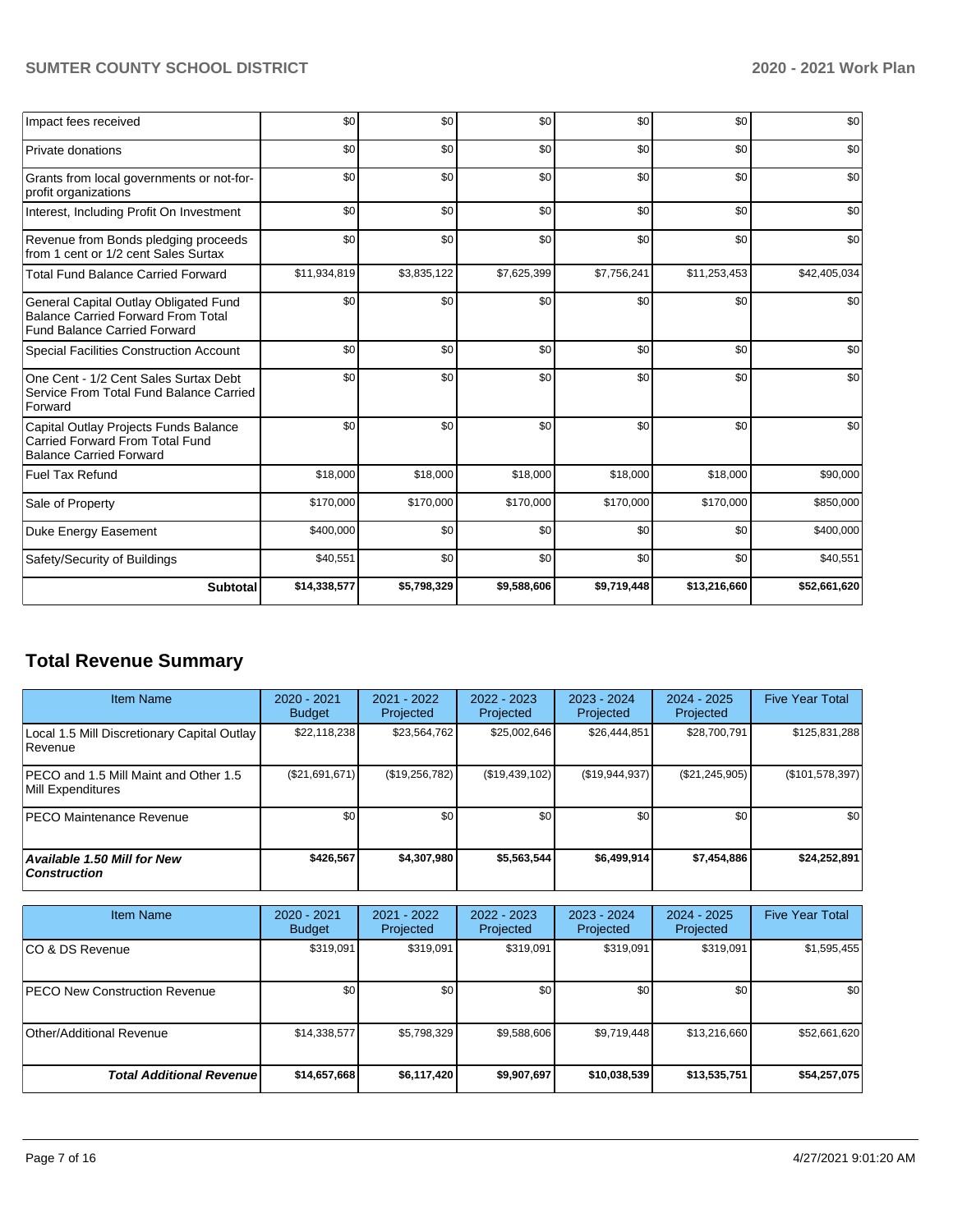| Total Available Revenue   \$15,084,235   \$10,425,400   \$15,471,241   \$16,538,453   \$20,990,637 |  |  | \$78,509,966 |
|----------------------------------------------------------------------------------------------------|--|--|--------------|
|                                                                                                    |  |  |              |

# **Project Schedules**

#### **Capacity Project Schedules**

A schedule of capital outlay projects necessary to ensure the availability of satisfactory classrooms for the projected student enrollment in K-12 programs.

| <b>Project Description</b> | Location                                 |                          | 2020 - 2021 | 2021 - 2022 | 2022 - 2023 | 2023 - 2024 | 2024 - 2025 | <b>Total</b>    | Funded |
|----------------------------|------------------------------------------|--------------------------|-------------|-------------|-------------|-------------|-------------|-----------------|--------|
| Classroom Building         | <b>BUSHNELL</b><br><b>ELEMENTARY</b>     | Planned<br>Cost:         | \$0         | \$0         | \$450,000   | \$1,250,000 | \$0         | \$1,700,000 Yes |        |
|                            |                                          | <b>Student Stations:</b> | $\mathbf 0$ | 0           | 176         | 176         | $\mathbf 0$ | 352             |        |
|                            |                                          | <b>Total Classrooms:</b> | $\mathbf 0$ | $\Omega$    | 8           | 8           | $\mathbf 0$ | 16              |        |
|                            |                                          | Gross Sq Ft:             | $\mathbf 0$ | 0           | 11,000      | 11,000      | 0           | 22,000          |        |
| <b>Classroom Building</b>  | LAKE<br>PANASOFFKEE<br><b>ELEMENTARY</b> | Planned<br>Cost:         | \$0         | \$450,000   | \$1,250,000 | \$0         | \$0         | \$1,700,000 Yes |        |
|                            | <b>Student Stations:</b>                 |                          | $\Omega$    | 144         | 176         | $\Omega$    | $\Omega$    | 320             |        |
|                            |                                          | <b>Total Classrooms:</b> | 0           | 8           | 8           | $\Omega$    | $\Omega$    | 16              |        |
|                            |                                          | Gross Sq Ft:             | 0           | 11,000      | 11,000      | 0           | 0           | 22,000          |        |
| <b>Classroom Building</b>  | <b>SOUTH SUMTER</b><br><b>MIDDLE</b>     | Planned<br>Cost:         | \$300,000   | \$450,000   | \$1,450,000 | \$0         | \$0         | \$2,200,000 Yes |        |
|                            |                                          | <b>Student Stations:</b> | $\Omega$    | $\Omega$    | 150         | $\Omega$    | $\Omega$    | 150             |        |
|                            |                                          | <b>Total Classrooms:</b> | $\mathbf 0$ | $\Omega$    | 6           | $\Omega$    | $\Omega$    | 6               |        |
|                            |                                          | Gross Sq Ft:             | $\mathbf 0$ | $\mathbf 0$ | 11,000      | $\mathbf 0$ | $\mathbf 0$ | 11,000          |        |

| <b>Planned Cost:</b>     | \$300,000 | \$900,000 | \$3,150,000 | \$1,250,000 | \$0 | \$5,600,000 |
|--------------------------|-----------|-----------|-------------|-------------|-----|-------------|
| <b>Student Stations:</b> |           | 144 l     | 502         | 176         |     | 822         |
| <b>Total Classrooms:</b> |           | Õ         | 22          | o           |     | 38          |
| Gross Sq Ft:             |           | 11,000    | 33,000      | 11,000      |     | 55,000      |

#### **Other Project Schedules**

Major renovations, remodeling, and additions of capital outlay projects that do not add capacity to schools.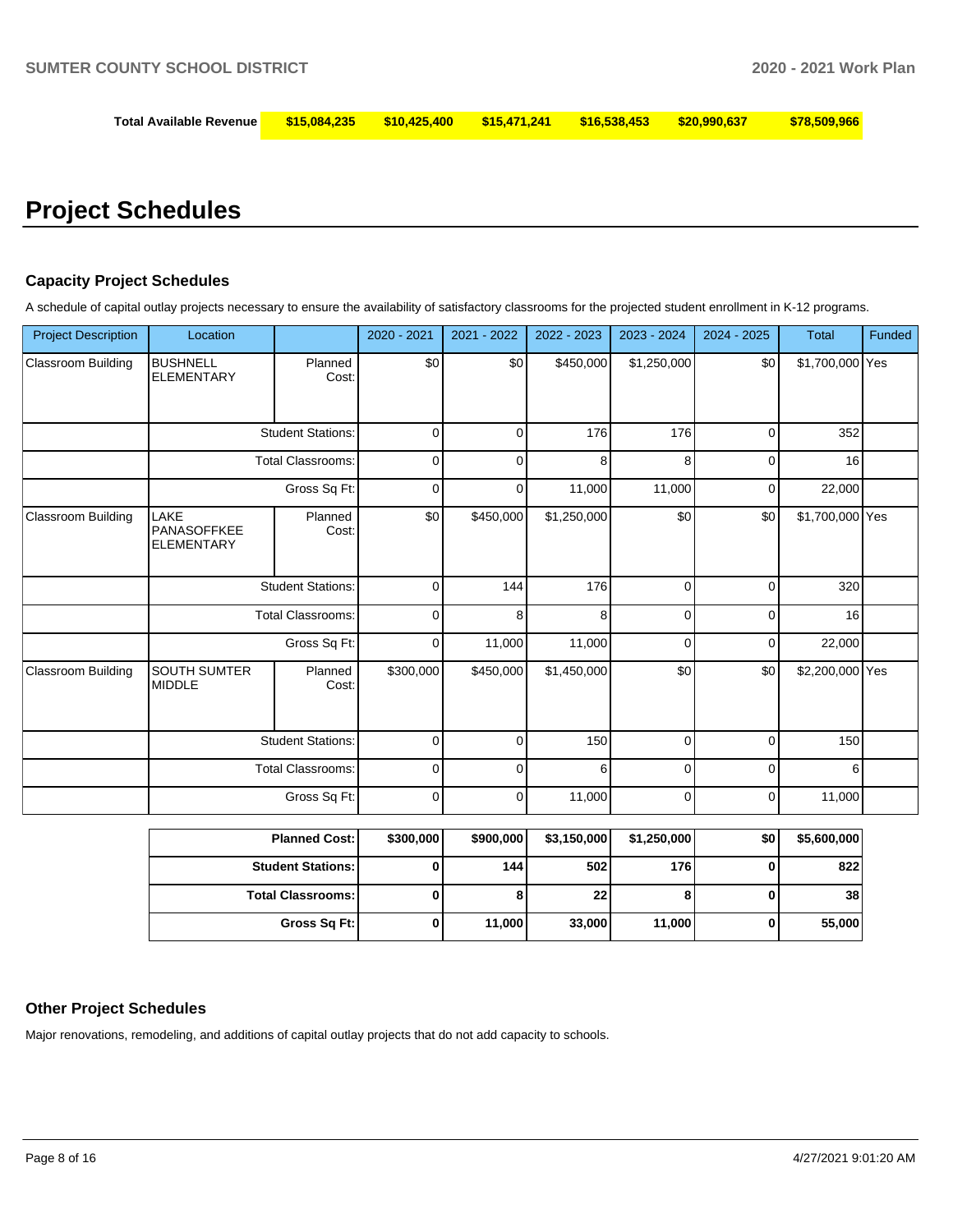# **SUMTER COUNTY SCHOOL DISTRICT 2020 - 2021 Work Plan**

| <b>Project Description</b>                                        | Location                                                               | 2020 - 2021<br><b>Actual Budget</b> | 2021 - 2022<br>Projected | 2022 - 2023<br>Projected | 2023 - 2024<br>Projected | 2024 - 2025<br>Projected | <b>Total</b>    | Funded  |
|-------------------------------------------------------------------|------------------------------------------------------------------------|-------------------------------------|--------------------------|--------------------------|--------------------------|--------------------------|-----------------|---------|
| Softball Bleachers                                                | <b>SOUTH SUMTER</b><br><b>SENIOR HIGH</b>                              | \$169,176                           | \$0                      | \$0                      | \$0                      | \$0                      | \$169,176 Yes   |         |
| Cafeteria Ceiling and Lighting                                    | <b>SOUTH SUMTER</b><br><b>MIDDLE</b>                                   | \$150,000                           | \$0                      | \$0                      | \$0                      | \$0                      | \$150,000 Yes   |         |
| Additional Office/Storage<br>Space                                | <b>ADMINISTRATIVE</b><br><b>COMPLEX</b>                                | \$0                                 | \$750,000                | \$0                      | \$0                      | \$0                      | \$750,000 Yes   |         |
| <b>Support Services Facilities</b>                                | ADMINISTRATIVE<br><b>COMPLEX</b>                                       | \$0                                 | \$0                      | \$3,000,000              | \$0                      | \$0                      | \$3,000,000 Yes |         |
| Resurface PE Basketball Court                                     | <b>WILDWOOD</b><br><b>ELEMENTARY</b>                                   | \$100,000                           | \$0                      | \$0                      | \$0                      | \$0                      | \$100,000 Yes   |         |
| Raze Building 14                                                  | <b>SOUTH SUMTER</b><br><b>MIDDLE</b>                                   | \$0                                 | \$0                      | \$100,000                | \$0                      | \$0                      | \$100,000 Yes   |         |
| Increase Cafeteria Seating<br>Area                                | <b>SOUTH SUMTER</b><br><b>MIDDLE</b>                                   | \$0                                 | \$0                      | \$0                      | \$1,000,000              | \$0                      | \$1,000,000 Yes |         |
| Repave East Bus Loop                                              | <b>SOUTH SUMTER</b><br><b>MIDDLE</b>                                   | \$0                                 | \$300,000                | \$0                      | \$0                      | \$0                      | \$300,000 Yes   |         |
| Repave North and West<br>Parking                                  | <b>WILDWOOD</b><br><b>ELEMENTARY</b>                                   | \$0                                 | \$0                      | \$500.000                | \$0                      | \$0                      | \$500,000 Yes   |         |
| Raze Building 2                                                   | <b>WEBSTER</b><br><b>ELEMENTARY</b>                                    | \$0                                 | \$0                      | \$100,000                | \$0                      | \$0                      | \$100,000 Yes   |         |
| Repave Bus Loop and Student<br>Parking                            | <b>WILDWOOD</b><br>MIDDLE/HIGH                                         | \$0                                 | \$0                      | \$0                      | \$600,000                | \$0                      | \$600,000 Yes   |         |
| <b>Sumterville Property</b><br>Development                        | <b>SUMTER ADULT</b><br><b>EDUCATION CENTER</b>                         | \$0                                 | \$1                      | \$0                      | \$0                      | \$0                      |                 | \$1 Yes |
| Removal and Rebuild of<br>property in Duke Easement               | <b>SOUTH SUMTER</b><br><b>SENIOR HIGH</b>                              | \$400,000                           | \$0                      | \$0                      | \$0                      | \$0                      | \$400,000 Yes   |         |
| Switch Gear for<br>Cafeteria/Storm Shelter                        | <b>WILDWOOD</b><br><b>ELEMENTARY</b>                                   | \$200,000                           | \$0                      | \$0                      | \$0                      | \$0                      | \$200,000 Yes   |         |
| <b>Gym Renovation</b>                                             | <b>SOUTH SUMTER</b><br><b>MIDDLE</b>                                   | \$600,000                           | \$0                      | \$0                      | \$0                      | \$0                      | \$600,000 Yes   |         |
| Baseball/Softball Changing<br>Rooms                               | <b>WILDWOOD</b><br>MIDDLE/HIGH                                         | \$200,000                           | \$0                      | \$0                      | \$0                      | \$0                      | \$200,000 Yes   |         |
| <b>Bleachers</b>                                                  | SOUTH SUMTER<br><b>SENIOR HIGH</b>                                     | \$1,800,000                         | \$0                      | \$0                      | \$0                      | \$0                      | \$1,800,000 Yes |         |
| Bleachers/Pressbox                                                | <b>WILDWOOD</b><br>MIDDLE/HIGH                                         | \$2,800,000                         | \$0                      | \$0                      | \$0                      | \$0                      | \$2,800,000 Yes |         |
| Renovate interior and exterior<br>of gym                          | <b>SOUTH SUMTER</b><br>SENIOR HIGH                                     | \$969,937                           | \$0                      | \$0                      | \$0                      | \$0                      | \$969,937 Yes   |         |
| Pave parking Area                                                 | ADMINISTRATIVE<br><b>COMPLEX</b>                                       | \$710,000                           | \$0                      | \$0                      | \$0                      | $$0\,$                   | \$710,000 Yes   |         |
| Gang/PE Bathroom Addition                                         | <b>BUSHNELL</b><br><b>ELEMENTARY</b>                                   | \$0                                 | \$50,000                 | \$0                      | \$0                      | \$0                      | \$50,000 Yes    |         |
| Locker Room renovation                                            | SOUTH SUMTER<br><b>MIDDLE</b>                                          | \$0                                 | \$0                      | \$65,000                 | \$0                      | \$0                      | \$65,000 Yes    |         |
| <b>District Wide Gender Neutral</b><br><b>Restroom Facilities</b> | Location not specified                                                 | \$50,000                            | \$0                      | \$0                      | \$0                      | \$0                      | \$50,000 Yes    |         |
| Sewer Plant Replacement                                           | ADMINISTRATIVE<br><b>COMPLEX</b>                                       | \$850,000                           | \$0                      | \$0                      | \$0                      | \$0                      | \$850,000 Yes   |         |
| Renovation of Building 9                                          | <b>BUSHNELL</b><br><b>ELEMENTARY</b>                                   | \$0                                 | \$0                      | \$600,000                | \$0                      | \$0                      | \$600,000 Yes   |         |
| Renovate interior and exterior<br>of gym                          | WILDWOOD<br>MIDDLE/HIGH                                                | \$1,300,000                         | \$0                      | \$0                      | \$0                      | \$0                      | \$1,300,000 Yes |         |
| Removal of Separation Wall                                        | <b>DISTRICT</b><br>PROFESSIONAL<br><b>DEVELOPMENT</b><br><b>CENTER</b> | \$0                                 | \$100,000                | \$0                      | \$0                      | \$0                      | \$100,000 Yes   |         |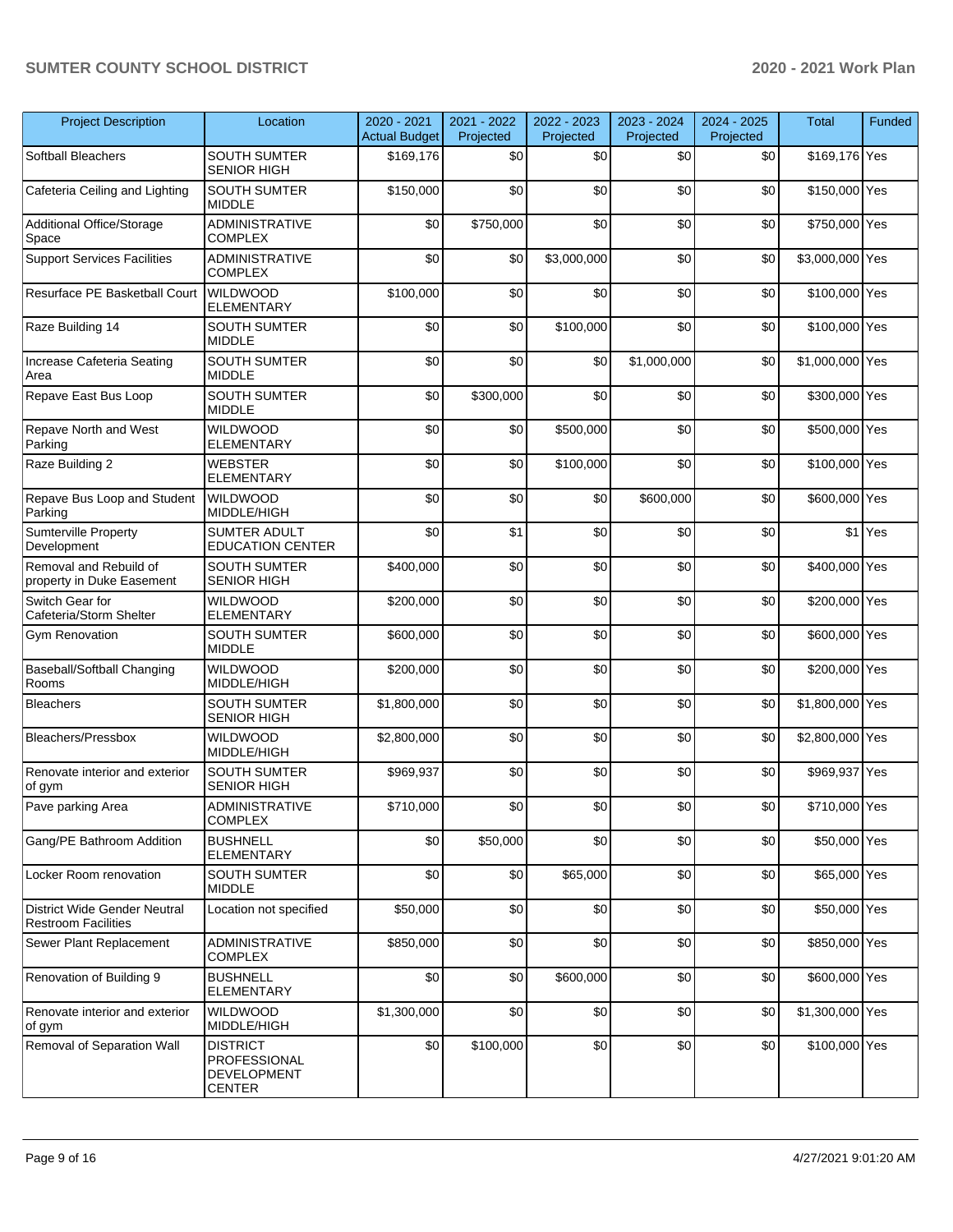| Media Center Expansion                                          | <b>WILDWOOD</b><br><b>ELEMENTARY</b>                        | \$0          | \$0         | \$0         | \$60,000    | \$120,000   | \$180,000 Yes   |  |
|-----------------------------------------------------------------|-------------------------------------------------------------|--------------|-------------|-------------|-------------|-------------|-----------------|--|
| Cafeteria Expansion                                             | <b>WILDWOOD</b><br><b>ELEMENTARY</b>                        | \$0          | \$0         | \$0         | \$1,900,000 | \$0         | \$1,900,000 Yes |  |
| Repave Bus Loop and<br><b>Basketball Court</b>                  | <b>DISTRICT</b><br><b>EXCEPTIONAL</b><br>EDUCATIONAL CENTER | \$0          | \$0         | \$0         | \$275,000   | \$0         | \$275,000 Yes   |  |
| Cafeteria Remodel/Expansion                                     | LAKE PANASOFFKEE<br><b>ELEMENTARY</b>                       | \$0          | \$0         | \$0         | \$200,000   | \$1,300,000 | \$1,500,000 Yes |  |
| Building 8 Renovation                                           | <b>SOUTH SUMTER</b><br><b>SENIOR HIGH</b>                   | \$0          | \$0         | \$0         | \$0         | \$100,000   | \$100,000 Yes   |  |
| Repave Bus Loop                                                 | <b>SOUTH SUMTER</b><br><b>SENIOR HIGH</b>                   | \$0          | \$400,000   | \$0         | \$0         | \$0         | \$400,000 Yes   |  |
| Raised Judging Platform,<br>Softball/Baseball Changing<br>Rooms | <b>SOUTH SUMTER</b><br><b>SENIOR HIGH</b>                   | \$650,000    | \$0         | \$0         | \$0         | \$0         | \$650,000 Yes   |  |
| Outdoor dining area                                             | <b>WEBSTER</b><br><b>ELEMENTARY</b>                         | \$0          | \$200,000   | \$0         | \$0         | \$0         | \$200,000 Yes   |  |
| Walkway covers for West<br>Campus                               | <b>SOUTH SUMTER</b><br><b>MIDDLE</b>                        | \$0          | \$0         | \$100,000   | \$0         | \$0         | \$100,000 Yes   |  |
| Widen Pre-k Drop Off Area                                       | <b>BUSHNELL</b><br><b>ELEMENTARY</b>                        | \$0          | \$0         | \$100,000   | \$0         | \$0         | \$100,000 Yes   |  |
| <b>Extra Egress Locations</b>                                   | <b>ADMINISTRATIVE</b><br><b>COMPLEX</b>                     | \$0          | \$100,000   | \$0         | \$0         | \$0         | \$100,000 Yes   |  |
|                                                                 |                                                             | \$10,949,113 | \$1,900,001 | \$4,565,000 | \$4,035,000 | \$1,520,000 | \$22,969,114    |  |

# **Additional Project Schedules**

Any projects that are not identified in the last approved educational plant survey.

Nothing reported for this section.

# **Non Funded Growth Management Project Schedules**

Schedule indicating which projects, due to planned development, that CANNOT be funded from current revenues projected over the next five years.

Nothing reported for this section.

# **Tracking**

### **Capacity Tracking**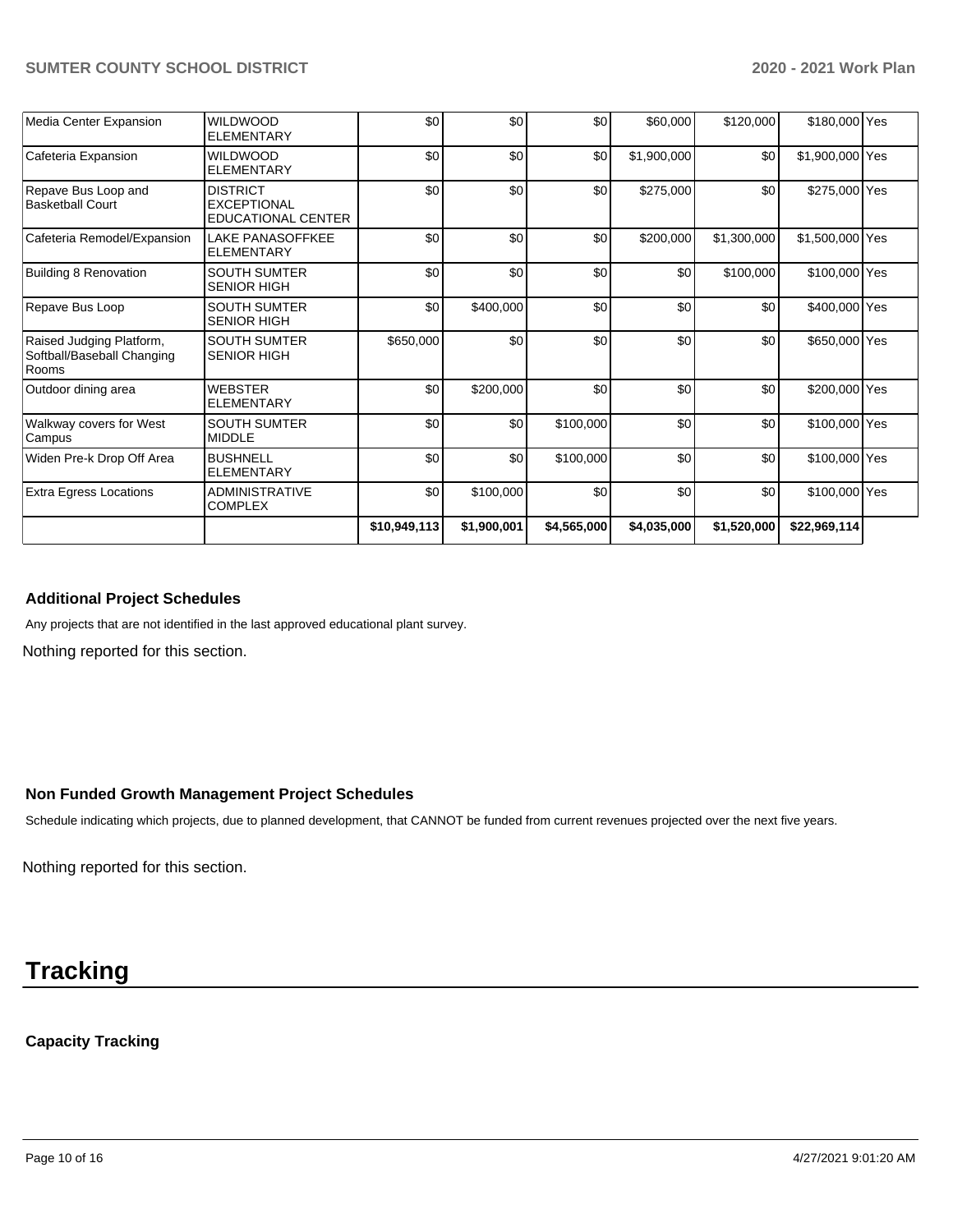| Location                                                    | $2020 -$<br><b>2021 Satis.</b><br>Stu. Sta. | Actual<br>$2020 -$<br><b>2021 FISH</b><br>Capacity | Actual<br>$2019 -$<br>2020<br><b>COFTE</b> | # Class<br>Rooms | Actual<br>Average<br>$2020 -$<br>2021 Class<br><b>Size</b> | Actual<br>$2020 -$<br>2021<br><b>Utilization</b> | <b>New</b><br>Stu.<br>Capacity | <b>New</b><br>Rooms to<br>be<br>Added/Re<br>moved | Projected<br>$2024 -$<br>2025<br><b>COFTE</b> | Projected<br>$2024 -$<br>2025<br>Utilization | Projected<br>$2024 -$<br>2025 Class<br><b>Size</b> |
|-------------------------------------------------------------|---------------------------------------------|----------------------------------------------------|--------------------------------------------|------------------|------------------------------------------------------------|--------------------------------------------------|--------------------------------|---------------------------------------------------|-----------------------------------------------|----------------------------------------------|----------------------------------------------------|
| <b>BUSHNELL</b><br>ELEMENTARY                               | 838                                         | 838                                                | 732                                        | 47               | 16 <sup>1</sup>                                            | 87.00 %                                          | $\Omega$                       | $\Omega$                                          | 730                                           | 87.00 %                                      | 16                                                 |
| <b>SOUTH SUMTER</b><br>MIDDLE                               | 1,214                                       | 1,092                                              | 830                                        | 52               | 16                                                         | 76.00 %                                          | $\Omega$                       | $\Omega$                                          | 842                                           | 77.00 %                                      | 16                                                 |
| <b>WEBSTER</b><br>ELEMENTARY                                | 803                                         | 803                                                | 585                                        | 43               | 14                                                         | 73.00 %                                          | $\Omega$                       | $\Omega$                                          | 612                                           | 76.00 %                                      | 14                                                 |
| <b>DISTRICT</b><br><b>EXCEPTIONAL</b><br>EDUCATIONAL CENTER | 369                                         | 369                                                | 92                                         | 16               | 6                                                          | 25.00 %                                          | $\Omega$                       | $\Omega$                                          | 93                                            | 25.00 %                                      | $6 \overline{6}$                                   |
| <b>WILDWOOD</b><br><b>ELEMENTARY</b>                        | 926                                         | 926                                                | 721                                        | 47               | 15                                                         | 78.00 %                                          | $\Omega$                       | $\Omega$                                          | 729                                           | 79.00 %                                      | 16                                                 |
| <b>WILDWOOD</b><br> MIDDLE/HIGH                             | 1,277                                       | 1,149                                              | 765                                        | 53               | 14                                                         | 67.00 %                                          | $\Omega$                       | $\Omega$                                          | 897                                           | 78.00 %                                      | 17                                                 |
| <b>SOUTH SUMTER</b><br> SENIOR HIGH                         | 1,478                                       | 1,330                                              | 1,005                                      | 58               | 17                                                         | 76.00 %                                          | $\Omega$                       | $\Omega$                                          | 1,069                                         | 80.00 %                                      | 18                                                 |
| LAKE PANASOFFKEE<br>ELEMENTARY                              | 614                                         | 614                                                | 526                                        | 31               | 17                                                         | 86.00 %                                          | $\Omega$                       | $\Omega$                                          | 524                                           | 85.00 %                                      | 17                                                 |
| <b>SUMTER ADULT</b><br><b>EDUCATION CENTER</b>              | 35                                          | 52                                                 | $\Omega$                                   | $\overline{2}$   | $\Omega$                                                   | 0.00%                                            | $\Omega$                       | $\Omega$                                          | $\Omega$                                      | 0.00%                                        | $\Omega$                                           |
|                                                             | 7,554                                       | 7,173                                              | 5,254                                      | 349              | 15                                                         | 73.25 %                                          | $\bf{0}$                       | 0                                                 | 5,496                                         | 76.62%                                       | 16                                                 |

The COFTE Projected Total (5,496) for 2024 - 2025 must match the Official Forecasted COFTE Total (5,497 ) for 2024 - 2025 before this section can be completed. In the event that the COFTE Projected Total does not match the Official forecasted COFTE, then the Balanced Projected COFTE Table should be used to balance COFTE.

| Projected COFTE for 2024 - 2025 |       |       |  |  |
|---------------------------------|-------|-------|--|--|
| Elementary (PK-3)               | 1,875 |       |  |  |
| Middle (4-8)                    | 2,094 | Elem  |  |  |
| High (9-12)                     | 1,527 | Middl |  |  |
|                                 | 5,497 |       |  |  |
|                                 |       | High  |  |  |

| <b>Grade Level Type</b> | <b>Balanced Projected</b><br>COFTE for 2024 - 2025 |
|-------------------------|----------------------------------------------------|
| Elementary (PK-3)       |                                                    |
| Middle (4-8)            |                                                    |
| High (9-12)             |                                                    |
|                         | 5,496                                              |

# **Relocatable Replacement**

Number of relocatable classrooms clearly identified and scheduled for replacement in the school board adopted financially feasible 5-year district work program.

| ∟ocation                                 | 202 <sup>2</sup><br>2020 | 2022<br>2021 | $-2023$<br>2022 | $2023 - 2024$ | 2025<br>$2024 -$ | 5 Total<br>Year, |
|------------------------------------------|--------------------------|--------------|-----------------|---------------|------------------|------------------|
| <b>Total Relocatable Replacements: I</b> |                          |              |                 |               |                  | n                |

# **Charter Schools Tracking**

Information regarding the use of charter schools.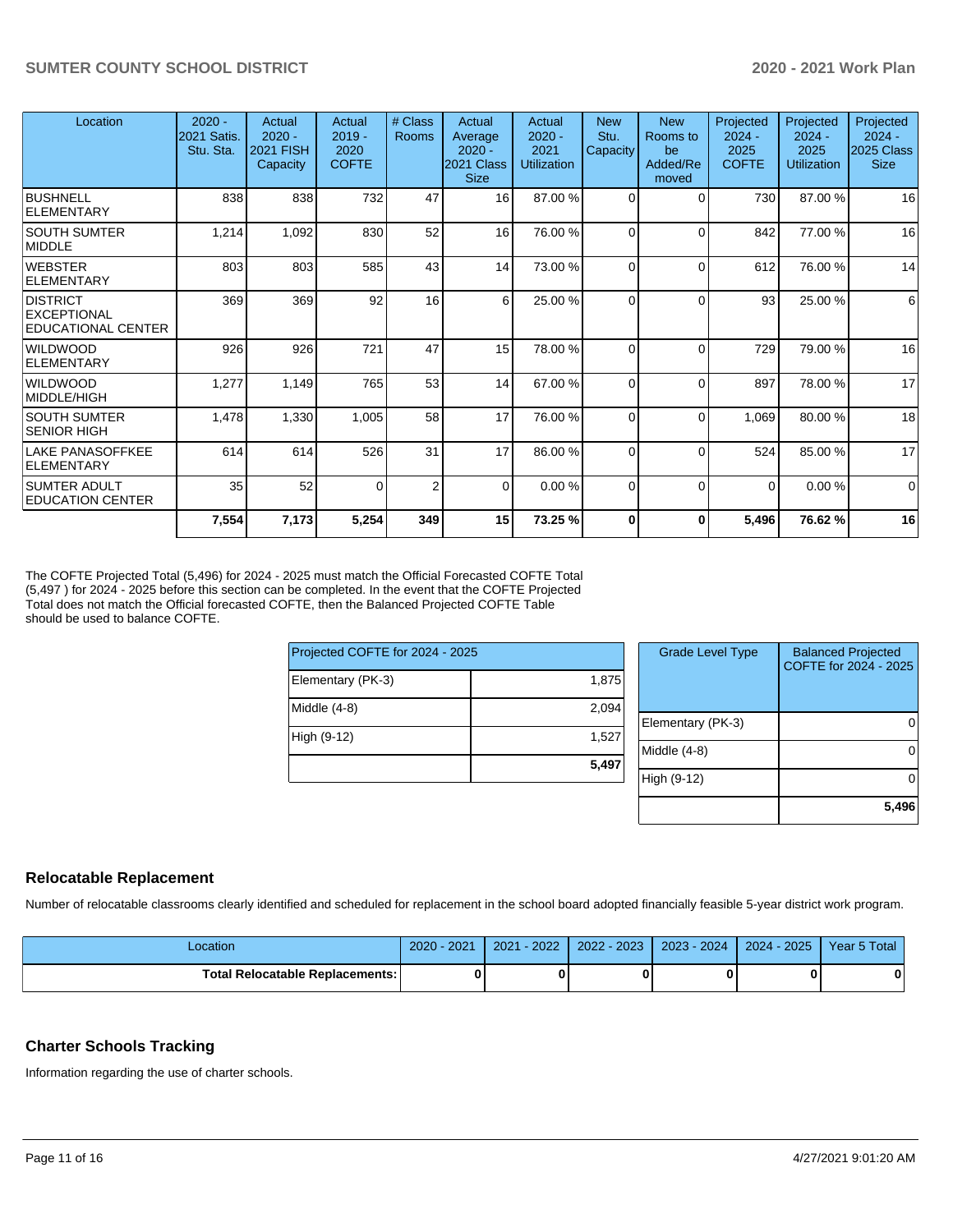| Location-Type               | # Relocatable<br>units or<br>permanent<br><b>classrooms</b> | Owner       | <b>Year Started or I</b><br>Scheduled | <b>Student</b><br><b>Stations</b> | <b>Students</b><br>Enrolled | Years in<br>Contract | <b>Total Charter</b><br><b>Students</b><br>projected for<br>$2024 - 2025$ |
|-----------------------------|-------------------------------------------------------------|-------------|---------------------------------------|-----------------------------------|-----------------------------|----------------------|---------------------------------------------------------------------------|
| Villages of Lake and Sumter |                                                             | 175 PRIVATE | 2000                                  | 3,452                             | 2,924                       |                      | 3,438                                                                     |
|                             | 175                                                         |             |                                       | 3.452                             | 2,924                       |                      | 3,438                                                                     |

# **Special Purpose Classrooms Tracking**

The number of classrooms that will be used for certain special purposes in the current year, by facility and type of classroom, that the district will, 1), not use for educational purposes, and 2), the co-teaching classrooms that are not open plan classrooms and will be used for educational purposes.

| School                               | School Type | # of Elementary<br>K-3 Classrooms                           | $\#$ of Middle 4-8<br><b>Classrooms</b> | $#$ of High 9-12<br><b>Classrooms</b> | # of $ESE$<br><b>Classrooms</b> | # of Combo<br><b>Classrooms</b> | Total<br><b>Classrooms</b> |
|--------------------------------------|-------------|-------------------------------------------------------------|-----------------------------------------|---------------------------------------|---------------------------------|---------------------------------|----------------------------|
| <b>Total Educational Classrooms:</b> |             |                                                             |                                         |                                       |                                 |                                 | 0                          |
|                                      |             |                                                             |                                         |                                       |                                 |                                 |                            |
| School                               | School Type | # of Elementary $\vert$ # of Middle 4-8<br>K-3 Classrooms I | <b>Classrooms</b>                       | $#$ of High 9-12<br><b>Classrooms</b> | # of $ESE$<br><b>Classrooms</b> | # of Combo<br><b>Classrooms</b> | Total<br><b>Classrooms</b> |

**Total Co-Teaching Classrooms: 0 0 0 0 0 0**

### **Infrastructure Tracking**

**Necessary offsite infrastructure requirements resulting from expansions or new schools. This section should include infrastructure information related to capacity project schedules and other project schedules (Section 4).** 

Not Specified

**Proposed location of planned facilities, whether those locations are consistent with the comprehensive plans of all affected local governments, and recommendations for infrastructure and other improvements to land adjacent to existing facilities. Provisions of 1013.33(12), (13) and (14) and 1013.36** must be addressed for new facilities planned within the 1st three years of the plan (Section 5).

#### Not Specified

**Consistent with Comp Plan?** No

#### **Net New Classrooms**

The number of classrooms, by grade level and type of construction, that were added during the last fiscal year.

| List the net new classrooms added in the 2019 - 2020 fiscal year.                                                                                       | year.                        | List the net new classrooms to be added in the 2020 - 2021 fiscal |                                       |                        |                              |                                                                        |                                |                        |
|---------------------------------------------------------------------------------------------------------------------------------------------------------|------------------------------|-------------------------------------------------------------------|---------------------------------------|------------------------|------------------------------|------------------------------------------------------------------------|--------------------------------|------------------------|
| "Classrooms" is defined as capacity carrying classrooms that are added to increase<br>capacity to enable the district to meet the Class Size Amendment. |                              |                                                                   |                                       |                        |                              | Totals for fiscal year 2020 - 2021 should match totals in Section 15A. |                                |                        |
| Location                                                                                                                                                | $2019 - 2020$ #<br>Permanent | $2019 - 2020$ #<br><b>Modular</b>                                 | $2019 - 2020$ #<br><b>Relocatable</b> | $2019 - 2020$<br>Total | $2020 - 2021$ #<br>Permanent | $2020 - 2021$ #<br><b>Modular</b>                                      | $2020 - 2021$ #<br>Relocatable | $2020 - 2021$<br>Total |
| Elementary (PK-3)                                                                                                                                       |                              |                                                                   |                                       |                        |                              |                                                                        |                                |                        |
| Middle (4-8)                                                                                                                                            |                              |                                                                   |                                       |                        |                              |                                                                        |                                | 0                      |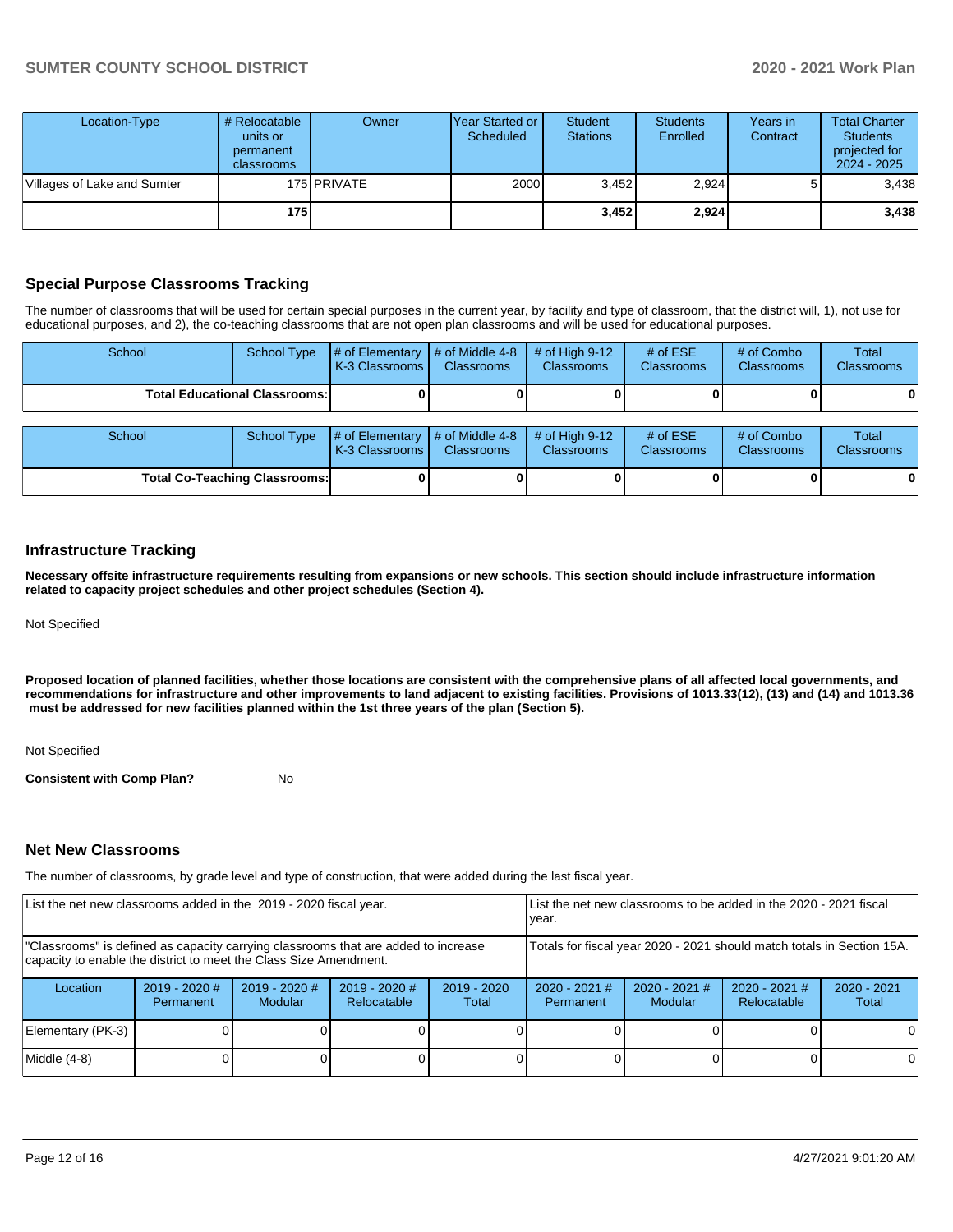| High (9-1<br>$\overline{A}$ |  |  |  |  |
|-----------------------------|--|--|--|--|
|                             |  |  |  |  |

### **Relocatable Student Stations**

Number of students that will be educated in relocatable units, by school, in the current year, and the projected number of students for each of the years in the workplan.

| <b>Site</b>                                     | $2020 - 2021$   | $2021 - 2022$ | 2022 - 2023 | $2023 - 2024$ | $2024 - 2025$ | 5 Year Average  |
|-------------------------------------------------|-----------------|---------------|-------------|---------------|---------------|-----------------|
| <b>BUSHNELL ELEMENTARY</b>                      |                 |               |             |               |               | O               |
| <b>SOUTH SUMTER MIDDLE</b>                      | 88              |               |             |               |               | 18              |
| IWEBSTER ELEMENTARY                             |                 |               |             |               |               |                 |
| WILDWOOD ELEMENTARY                             |                 |               |             |               |               |                 |
| WILDWOOD MIDDLE/HIGH                            | 50 <sub>1</sub> | 50            | 50          |               |               | 30 <sup>1</sup> |
| <b>SOUTH SUMTER SENIOR HIGH</b>                 | 25              | 25            | 25          |               |               | 15              |
| LAKE PANASOFFKEE ELEMENTARY                     | 44              |               |             |               |               | 9               |
| <b>SUMTER ADULT EDUCATION CENTER</b>            |                 |               |             |               |               |                 |
| <b>IDISTRICT EXCEPTIONAL EDUCATIONAL CENTER</b> |                 |               |             |               |               | <sup>0</sup>    |

| <b>Totals for SUMTER COUNTY SCHOOL DISTRICT</b>   |       |       |       |       |       |       |
|---------------------------------------------------|-------|-------|-------|-------|-------|-------|
| Total students in relocatables by year.           | 207   | 75 I  | 75    |       |       | 71    |
| Total number of COFTE students projected by year. | 5.404 | 5.455 | 5.478 | 5.454 | 5.497 | 5.458 |
| Percent in relocatables by year.                  | 4 %   | 1%    | %     | 0 % I | 0 % I | 1 %   |

# **Leased Facilities Tracking**

Exising leased facilities and plans for the acquisition of leased facilities, including the number of classrooms and student stations, as reported in the educational plant survey, that are planned in that location at the end of the five year workplan.

| Location                             | # of Leased<br>Classrooms 2020 -<br>2021 | <b>FISH Student</b><br><b>Stations</b> | Owner             | # of Leased<br>Classrooms 2024 -<br>2025 | <b>FISH Student</b><br><b>Stations</b> |
|--------------------------------------|------------------------------------------|----------------------------------------|-------------------|------------------------------------------|----------------------------------------|
| WILDWOOD ELEMENTARY                  |                                          |                                        |                   |                                          | 0                                      |
| <b>SOUTH SUMTER SENIOR HIGH</b>      |                                          |                                        | 25 mobile modular |                                          | 25                                     |
| LAKE PANASOFFKEE ELEMENTARY          | ີ                                        | 44                                     |                   | 0                                        | 0                                      |
| <b>SUMTER ADULT EDUCATION CENTER</b> |                                          |                                        |                   | 0                                        | 0                                      |
| WILDWOOD MIDDLE/HIGH                 |                                          |                                        | 50 mobile modular | າ                                        | 50                                     |
| <b>BUSHNELL ELEMENTARY</b>           | U                                        |                                        |                   | $\Omega$                                 | <sup>0</sup>                           |
| <b>SOUTH SUMTER MIDDLE</b>           |                                          |                                        | 88 mobile modular | $\Omega$                                 |                                        |
| WEBSTER ELEMENTARY                   | ∩                                        |                                        |                   | O                                        | 0                                      |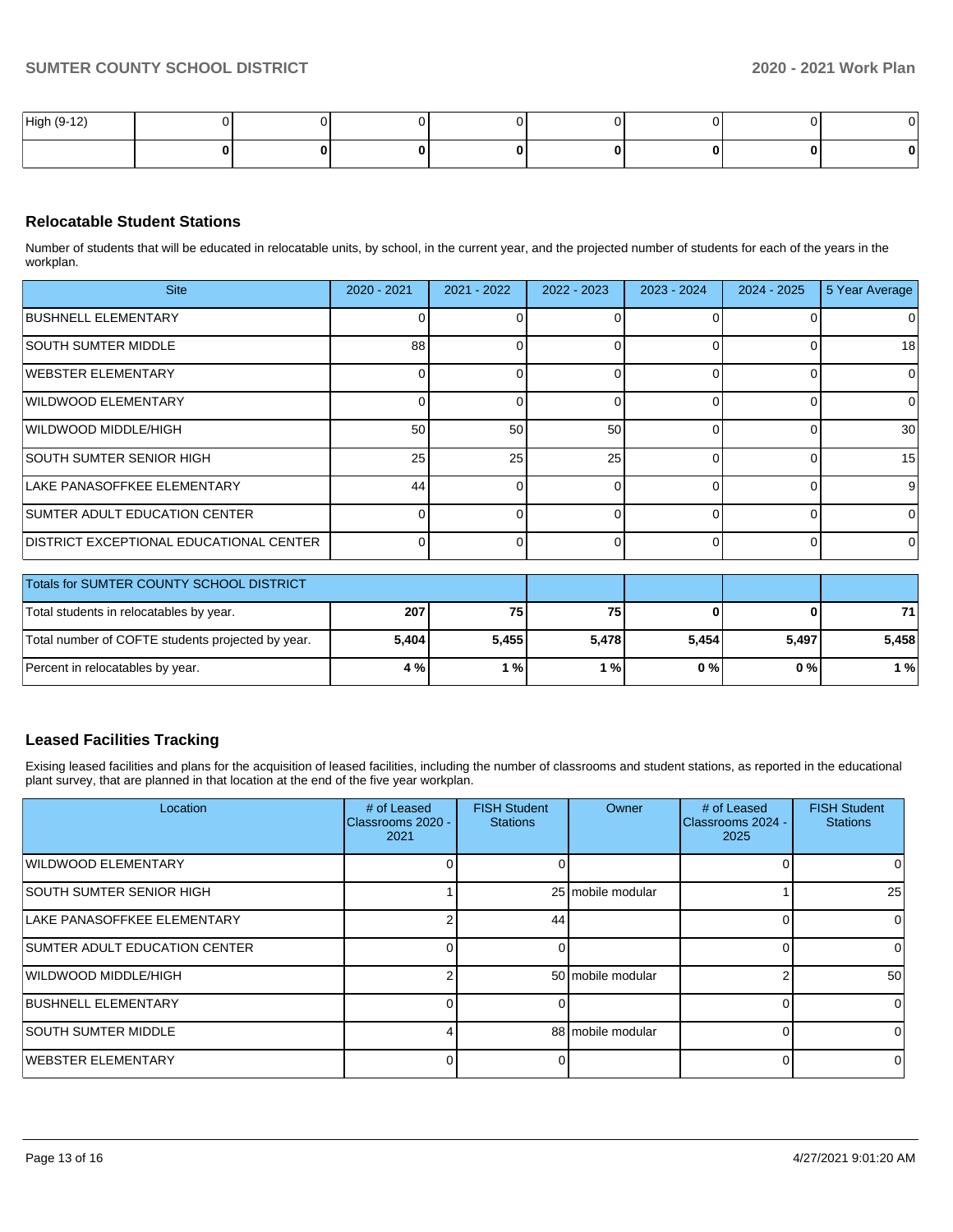| DISTRICT EXCEPTIONAL EDUCATIONAL CENTER |     |  |           |
|-----------------------------------------|-----|--|-----------|
|                                         | 207 |  | 75<br>. . |

### **Failed Standard Relocatable Tracking**

Relocatable units currently reported by school, from FISH, and the number of relocatable units identified as 'Failed Standards'.

Nothing reported for this section.

# **Planning**

#### **Class Size Reduction Planning**

**Plans approved by the school board that reduce the need for permanent student stations such as acceptable school capacity levels, redistricting, busing, year-round schools, charter schools, magnet schools, public-private partnerships, multitrack scheduling, grade level organization, block scheduling, or other alternatives.**

Not Specified

#### **School Closure Planning**

**Plans for the closure of any school, including plans for disposition of the facility or usage of facility space, and anticipated revenues.** 

North Sumter Primary has been sold to the City of Wildwood

# **Long Range Planning**

#### **Ten-Year Maintenance**

District projects and locations regarding the projected need for major renovation, repair, and maintenance projects within the district in years 6-10 beyond the projects plans detailed in the five years covered by the work plan.

| Project                           | 2024 - 2025 / 2029 - 2030<br><b>Projected Cost</b> |
|-----------------------------------|----------------------------------------------------|
| Project description not specified | \$0                                                |
|                                   | \$0                                                |

#### **Ten-Year Capacity**

Schedule of capital outlay projects projected to ensure the availability of satisfactory student stations for the projected student enrollment in K-12 programs for the future 5 years beyond the 5-year district facilities work program.

Nothing reported for this section.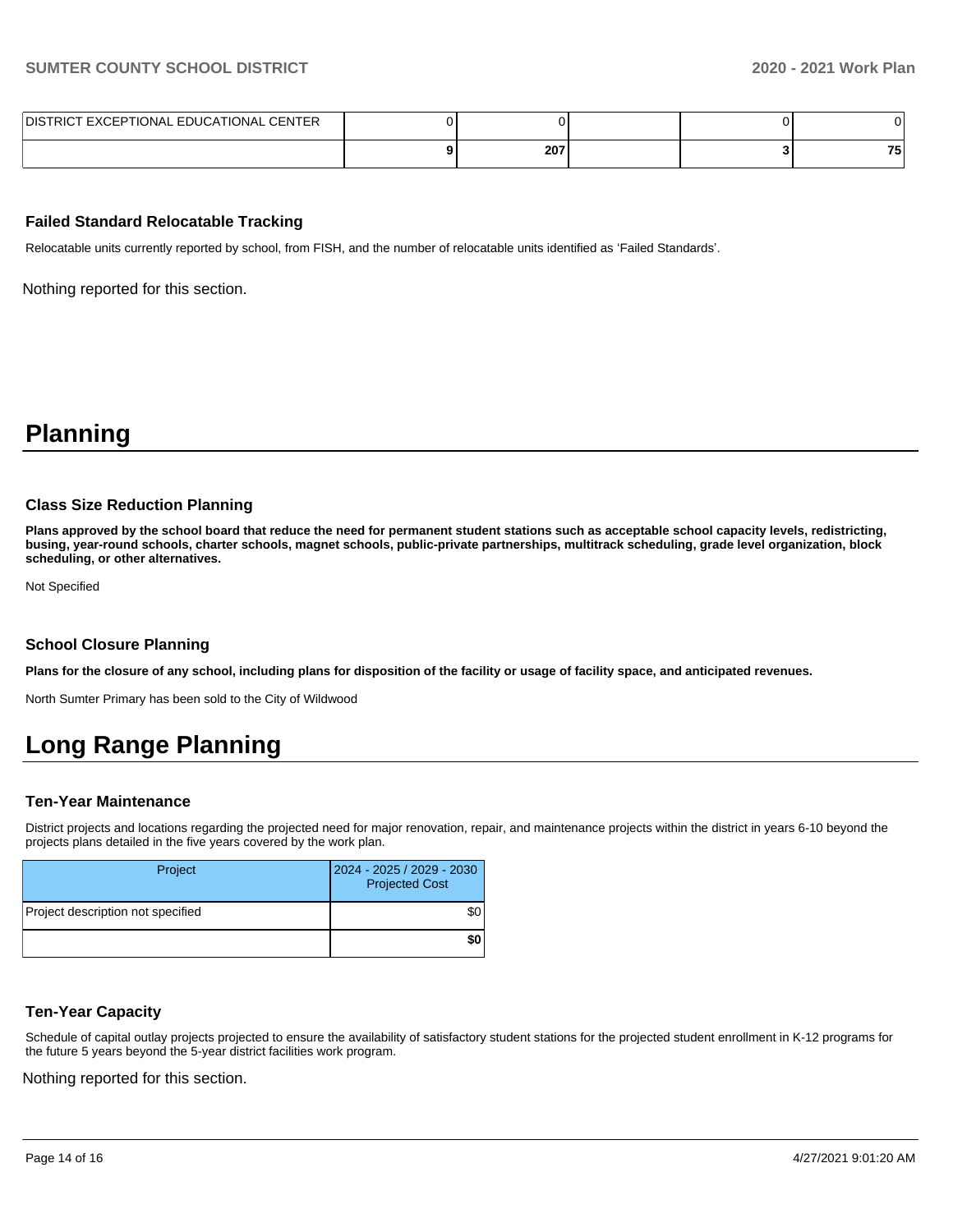# **Ten-Year Planned Utilization**

Schedule of planned capital outlay projects identifying the standard grade groupings, capacities, and planned utilization rates of future educational facilities of the district for both permanent and relocatable facilities.

| <b>Grade Level Projections</b>         | <b>FISH</b><br>Student<br><b>Stations</b> | Actual 2019 -<br>2020 FISH<br>Capacity | Actual<br>$2019 -$<br>2020<br><b>COFTE</b> | Actual 2019 - 2020<br>Utilization | Actual 2020 - 2021 / 2029 - 2030 new<br>Student Capacity to be added/removed | Projected 2029<br>2030 COFTE | Projected 2029 -<br>2030 Utilization |
|----------------------------------------|-------------------------------------------|----------------------------------------|--------------------------------------------|-----------------------------------|------------------------------------------------------------------------------|------------------------------|--------------------------------------|
| Elementary - District<br><b>Totals</b> | 3,181                                     | 3,181                                  | 2,562.99                                   | 80.57 %                           |                                                                              | 2,750                        | 86.45 %                              |
| Middle - District Totals               | 2.491                                     | 2.241                                  | .594.79                                    | 71.17 %                           |                                                                              | 1.750                        | 78.09%                               |
| High - District Totals                 | 1.478                                     | 1,330                                  | 1,004.63                                   | 75.56 %                           |                                                                              | 1.500                        | 112.78%                              |
| Other - ESE, etc                       | 404                                       | 421                                    | 92.09                                      | 21.85 %                           |                                                                              | 100                          | 23.75 %                              |
|                                        | 7,554                                     | 7,173                                  | 5.254.50                                   | 73.25 %                           |                                                                              | 6,100                        | 85.04 %                              |

**Combination schools are included with the middle schools for student stations, capacity, COFTE and utilization purposes because these facilities all have a 90% utilization factor. Use this space to explain or define the grade groupings for combination schools.** 

No comments to report.

# **Ten-Year Infrastructure Planning**

**Proposed Location of Planned New, Remodeled, or New Additions to Facilities in 06 thru 10 out years (Section 28).**

Nothing reported for this section.

Plans for closure of any school, including plans for disposition of the facility or usage of facility space, and anticipated revenues in the 06 thru 10 out **years (Section 29).**

Nothing reported for this section.

### **Twenty-Year Maintenance**

District projects and locations regarding the projected need for major renovation, repair, and maintenance projects within the district in years 11-20 beyond the projects plans detailed in the five years covered by the work plan.

| Project                           | 2029 - 2030 / 2039 - 2040 Projected Cost |
|-----------------------------------|------------------------------------------|
| Project description not specified | \$0                                      |
|                                   | \$0                                      |